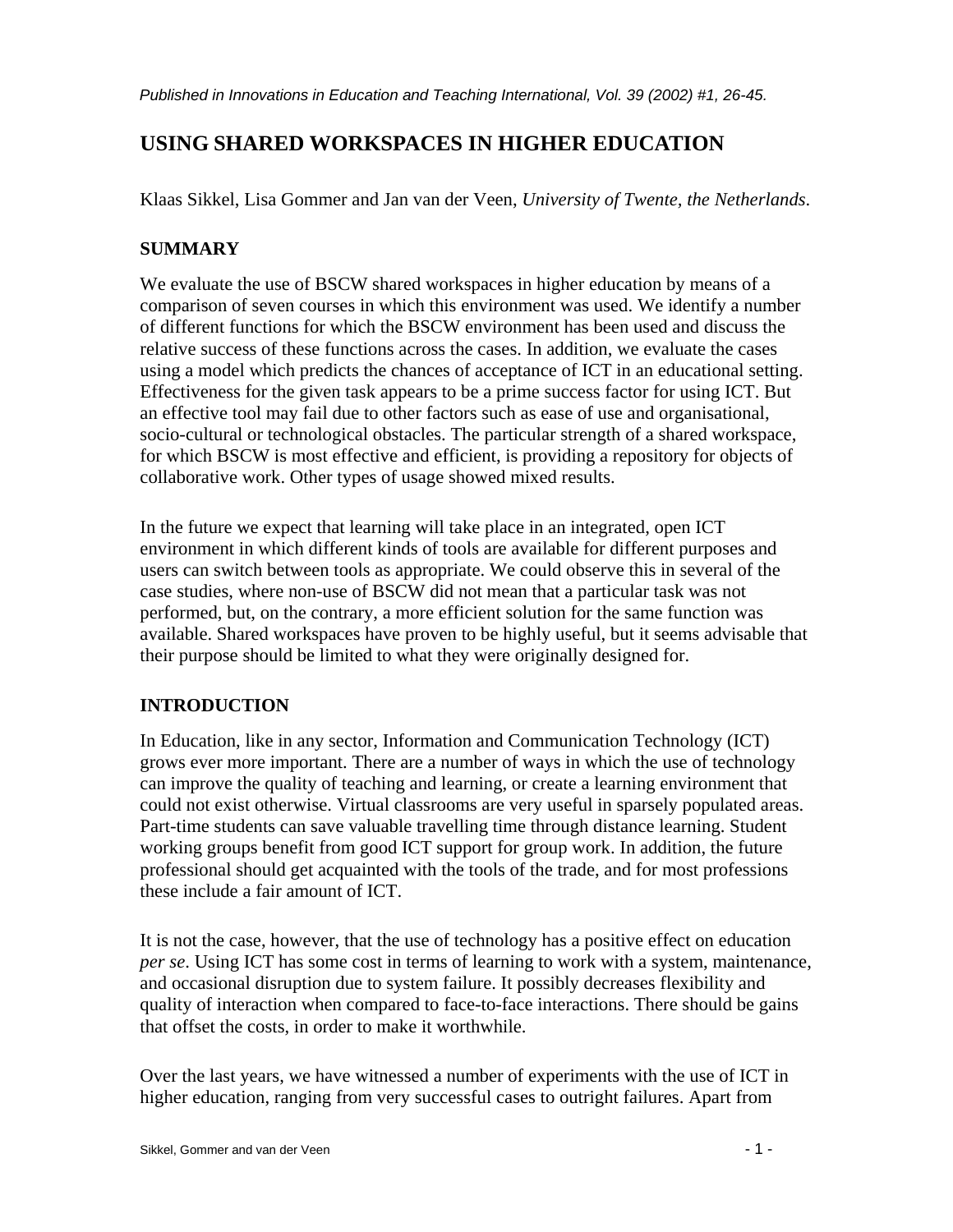technical obstacles, it often happens that a technological infrastructure is offered but not adopted and used as wholeheartedly as intended by the instructors. Not all students are keen to experiment with ICT for the sake of the experiment, when it is not effective for reaching the objectives of the course. The question, how to make *effective* use of ICT in education, is far from settled and merits further investigation.

The Internet as we know it today – where 'Web' and 'Internet' are synonyms for most people, and user-friendly browsers make its contents accessible to the population at large – came into existence around 1995 and has been subject to technological innovation ever since. We are still very much in the process of exploring how it can be used and what it can be used for. Educational experiences and insights take longer than five years to settle down into adequate teaching methods and a lot longer to affect the organisation of curricula and educational institutions.

We try out new techniques in all kinds of projects and we learn by doing. It is important to share the lessons learned, both positive and negative, so as to develop a common understanding of how we can use the new technology to our advantage. In this article we evaluate one particular technology – shared workspaces – that has been used for a number of different purposes in a range of different educational settings, within the University of Twente and elsewhere.

In a shared workspace a group of users can store documents and exchange information. This concept was implemented in an Internet-based tool called "Basic Support for Cooperative Work" (BSCW) (Bentley et al., 1995, 1997). It was originally designed for use by distributed research groups, but has been used extensively for educational purposes as well. The free distribution of the tool for academic purposes makes it attractive for experimenting with ICT, and the threshold to start using it was further lowered by a public server facility provided by GMD, the German National Institute for Information Technology, from which the tool originates.

A shared workspace is a very general tool that can be used for a lot of different purposes. This makes it a particularly interesting case for investigating how ICT can enhance educational facilities. It offers a novel kind of infrastructure, but it is not immediately clear what it can be used for and how it is optimally used. And indeed it has been used for a variety of different functions, with varying success.

In this article we investigate the use of BSCW in seven different cases. Four cases took place at the University of Twente. Three cases were taken from institutes for higher education elsewhere in Europe, so as to compensate for factors that are specific for Twente. We investigate which functionalities were planned to be used and which ones were used in reality. Furthermore we try to determine variables that influence whether or not the offered BSCW support was used by the intended users.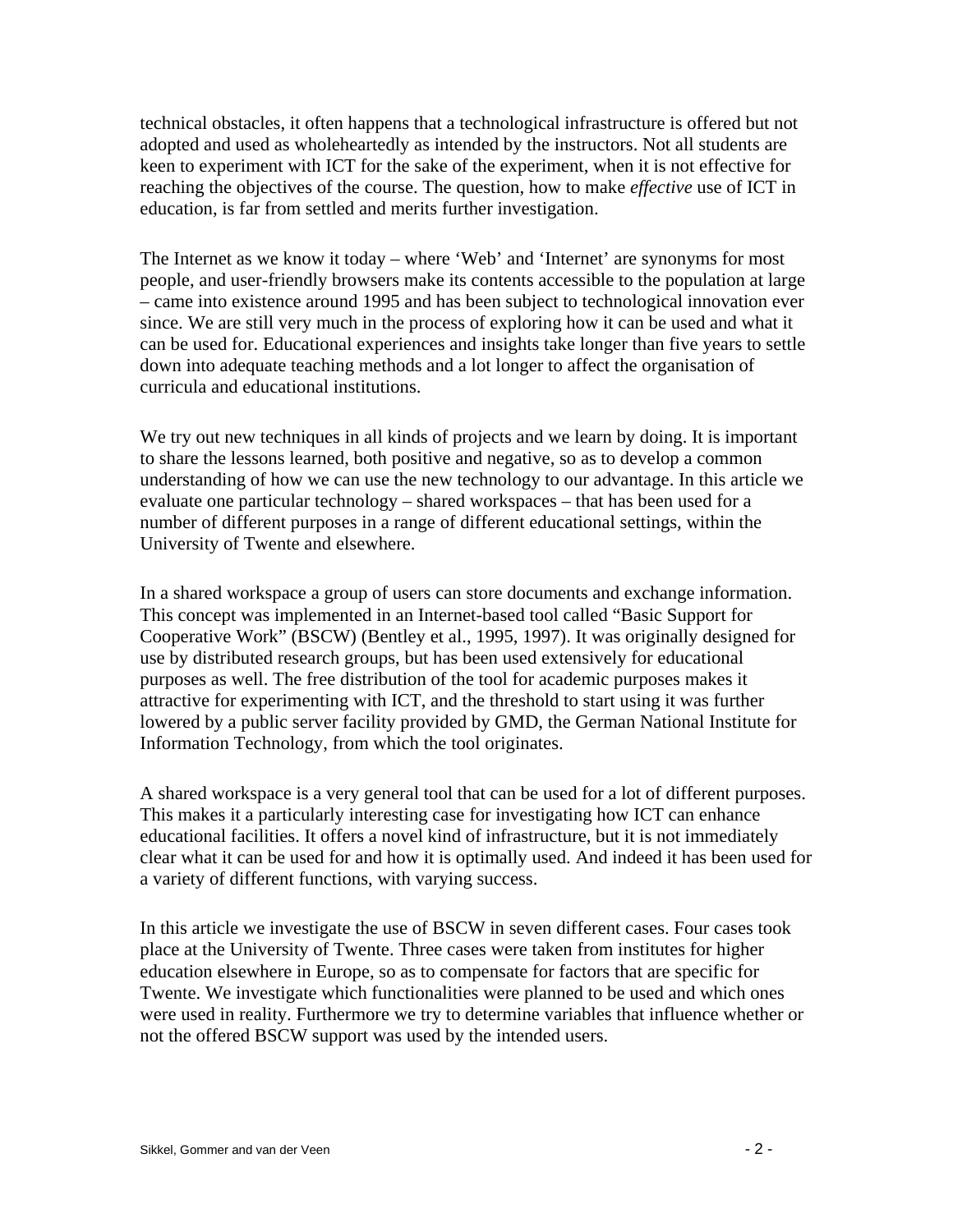In the next section we give an overview of the technical functionality of the BSCW shared workspace system and the educational functions that can be supported. Subsequently we describe the research methodology and introduce the 4E model. An extensive account of the seven cases is given next, followed by a cross-case comparison. The last section gives a further analysis and conclusions.

# **BASIC SUPPORT FOR COOPERATIVE WORK**

After an overview of the most relevant technical functions of the BSCW Shared Workspace system we list the functions for which the system can be used.

#### **The BSCW Shared Workspace system**

BSCW is a groupware system, offering so-called shared workspaces. A shared workspace is a virtual space in which members of the workspace can store documents, messages, etc. A BSCW workspace is accessed with a conventional Web browser, but access is granted only to registered members of the workspace. Inside, the workspace is organized as a conventional folder structure. A typical BSCW folder (from actual use in a course) is shown in Figure 1.

-------------------------------------------------------- Insert figure 1 about here --------------------------------------------------------

The central functionality of a workspace is to provide a document storage facility. It can be accessed by its members independent of location, from anywhere in the internet, which makes it particularly suited for collaborative work in groups that do not meet face to face very often. Convenient additional features include

- Basic version management. A document history can be maintained as a sequence of versions.
- Locking. To prevent unintended simultaneous editing, documents can be locked.
- Awareness information. Icons attached to documents and lists of recent events allow the user to get an overview of what has happened in the workspace. Also it is possible to receive notification of certain types of events by email.

A workspace can handle documents of all kinds (text, images, audio, etc; any standard or non-standard MIME type), but a user group should make sure that it uses a document format that is available to every person in the group (e.g. MS-Word).

Other objects that can be stored in a workspace include

- Notes, attached to documents or as separate entities. Notes can be replied to by other group members, providing a mechanism for structured discussions.
- Links to Web pages outside the workspace.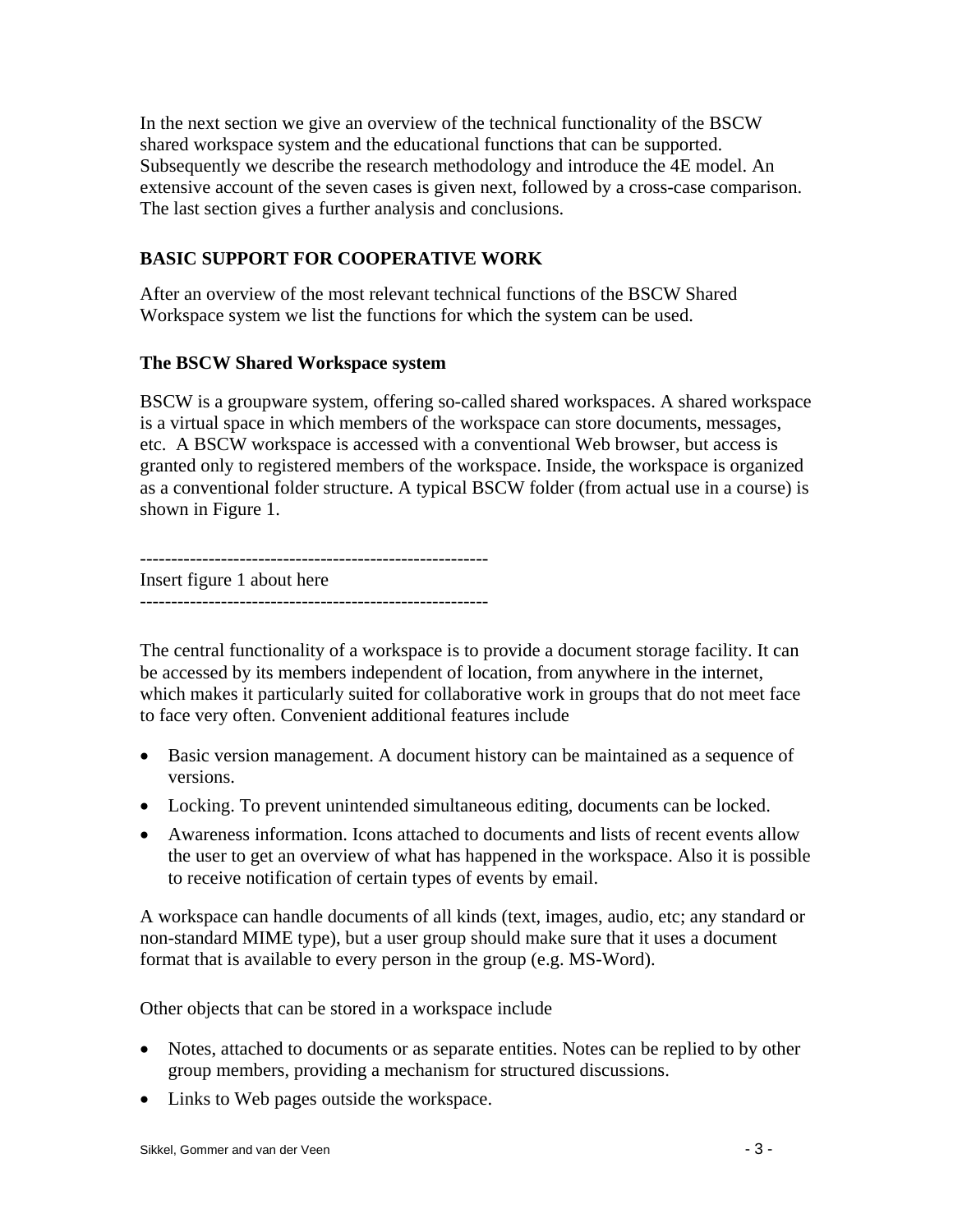A complete description of its features can be found on the BSCW web site (http://bscw.gmd.de). One of the things that BSCW does not offer is clear guidelines of how to organize a workspace. In a way this is an asset: because it does not impose a structure, it is a general tool which can be used for a variety of different purposes (in fact the system was not developed with higher education as its intended application domain). Yet it is not self-evident what a good workspace organisation is and it takes some tuning to optimize it for a particular course.

The BSCW system originates from GMD, the German National Research Institute for Information technology. It was developed as a research prototype for an internet-based groupware system, first released in 1995 (Bentley et al., 1995). A completely restyled and restructured version was released in 1996 (Bentley et al., 1997). Later versions have added a number of features but the core functionality and user interface has not changed since then. So it is one of the older Web-based systems around. These days similar functionality is offered by commercial systems, like Xerox DocuShare (docushare.xerox.com) with a more professional look and feel – and with a different price tag.

BSCW has acquired popularity among institutions for higher education because of its low costs (free for non-commercial institutions) and high accessibility. This makes it particularly suitable for experimenting with ICT.

## **Using shared workspaces**

The functionality of any system can be described at different levels. The technical functionality outlined above tells what you can do with a system in terms of features offered by the system. The domain functionality describes the types of functions the system can be used for in the application domain, in this case the educational domain. In this section and throughout the remainder of the paper, functions of the system are to be understood as educational functions, unless explicitly stated otherwise.

We list a number of different functions, all of which are known to have been used in higher education. Each function is illustrated with one or more examples.

a. **Archiving.** The shared workspace is used as a group archive. Example: a project group is working on a product and uses BSCW to store their drafts, documentation and work planning documents. This is the most obvious application of a shared workspace.

Having all the information online allows more interaction between the students. Written comments on each other's contributions and threaded discussions are feasible with the system. This is expressed in the following functions:

### b. **Collaborative authoring.**

Example: Students are writing a paper in a group. The paper is stored in a workspace accessible to all the group members and everyone can add their part and revisions.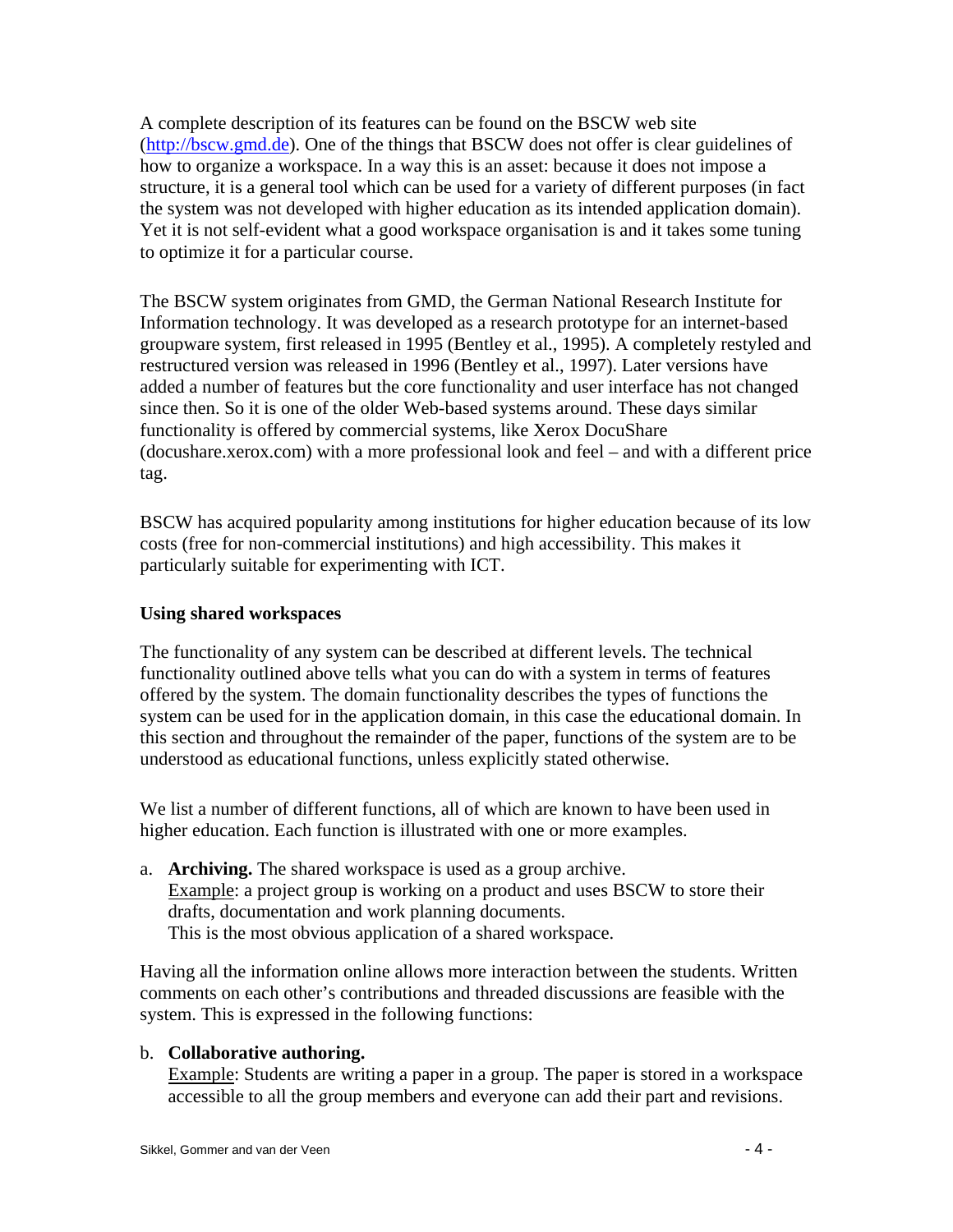Locking and versioning are technical functions that specifically support collaborative authoring.

# c. **Discussion.**

Example: Every week, a statement is put into the workspace by the teacher and students react on the statement and on each other's contributions. Technically this is supported by the threaded discussion feature of BSCW.

# d. **Reviewing.** Commenting on each other's work, assessment or peer review.

Example 1: Students have to write an article on a certain topic and during the following week, they have to comment on the work of their peers. During the lessons, the articles and comments are used as a starting point for discussion. Example 2: Students hand in their work into their personal workspace. The teacher gives feedback by adding commentary notes to the assignments. Reviewing can be realized with the general workspace facilities. Figure 1 in fact shows a folder with a draft paper, two reviews by peer groups, and a final version based on the reviews.

Related to reviewing, BSCW has a technical facility for rating documents by workspace users, but this was not used in these two examples.

Having the students' work online implies that the instructors have more insight in how the students perform their tasks:

e. **Monitoring.** The teacher monitors the students' activities.

Example 1: during a project, the tutor of a project group has access to their workspace to see how work is progressing, how the different project members are contributing and how much activity there is in the group.

Example 2: the course instructor gets daily notification emails from the BSCW server listing all events in the students' workspaces. These are collected for subsequent statistical analysis.

The awareness facilities allow a rough overview at a glance of what happens in a workspace, for monitoring a particular group, as in Example 1. For an in-depth statistical analysis it is possible to mine the BSCW server logs, but this requires additional work. Most of the salient statistics can be derived from the notification emails, if so required.

Various types of communication are supported by BSCW. It does not have to replace email, but can be used in combination with it.

f. **Communication.** Exchange of messages for work planning, feedback, etc. Example 1: Students put their assignments in a workspace folder, and the teacher gives feedback by adding notes to the students' folders. Example 2: Instead of using e-mail, a project group uses BSCW to schedule meetings, distribute agendas and minutes, communicate about work progress, etc. BSCW has a facility for meeting scheduling. Participants invited for a meeting receive email with a request to acknowledge or cancel their presence at the meeting.

In some courses getting experience in ICT is one of the objectives of the course: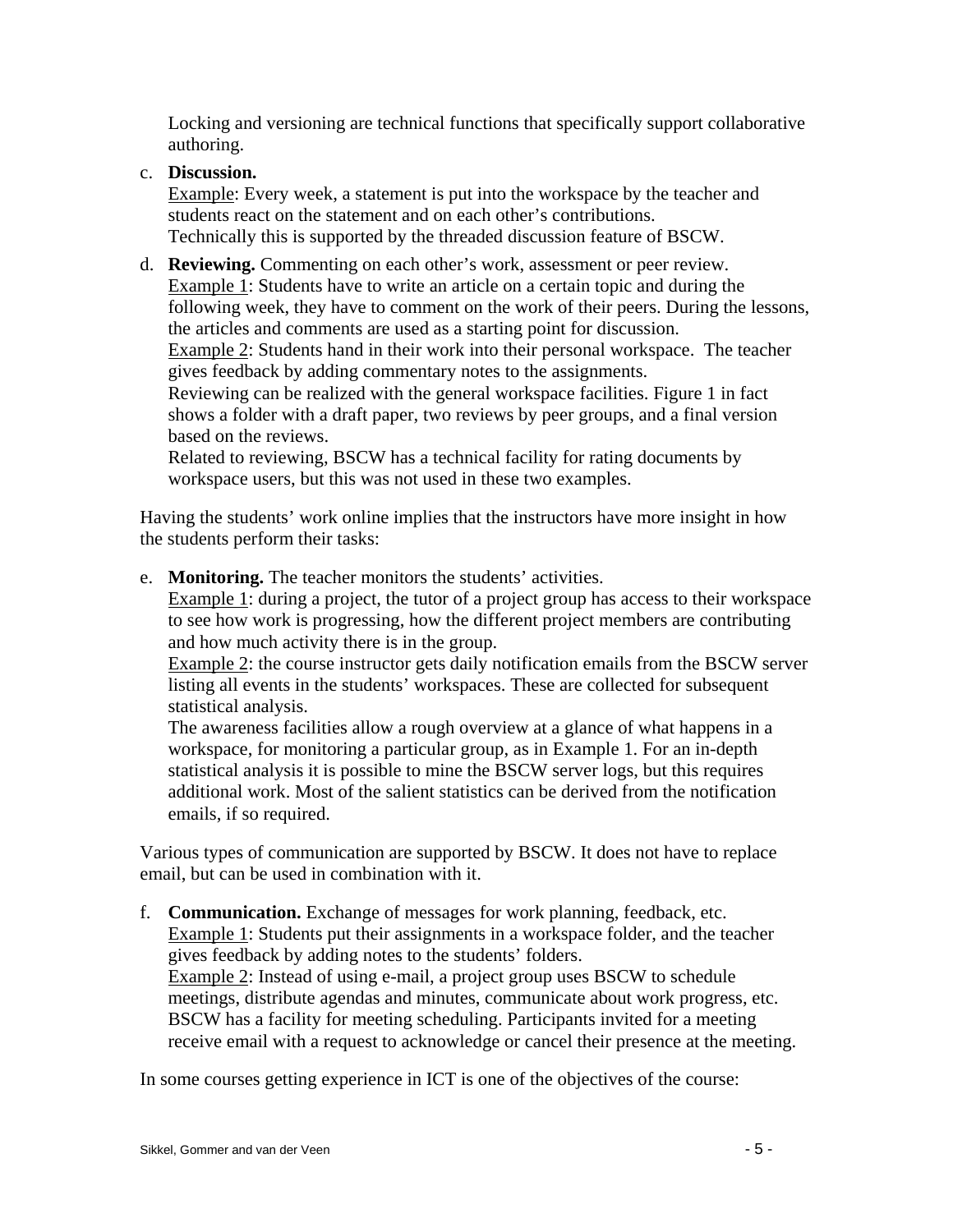### g. **Using ICT.**

Example: In a teacher training course, students work with BSCW to experience how ICT can be used in education and to get ideas about using ICT in their own courses.

Finally, there are a number of different functions, discovered by instructors who used BSCW, but not directly related to its core functionality. The list is not exhaustive, but only mentions functions that we know have been used.

# h. **Logistics.**

Example 1: In a course, students have to hand in assignments to different teachers. Assignments are placed in a central folder, so each teacher can select the assignment she has to assess.

Example 2: Student groups may choose among different assignments, but no two groups may choose the same one. If two groups want to opt for the same assignment, it goes to the group which was the first to put a claim in the appropriate workspace folder.

The second example exploits the fact that all actions in a workspace are timestamped.

i. **Course info.** BSCW is used to disseminate information on the course, exercises, etc. Example: A shared workspace folder contains information about the tasks to be carried out. Thus the information can be adapted as necessary during the course. This is not a function for which BSCW is needed; the same material could be put on a web page (or distributed on paper). Reasons to use BSCW could be that the instructor did not have easy access to a web server or that it is convenient to put this information and the students' contributions in the same environment.

# j. **Access control.**

Because a workspace is password-protected it provides a simple way to put resources on the Web without making them accessible to the entire internet. Furthermore, access to documents and folders can be restricted to particular subgroups. Example 1: The teacher makes copyrighted background material (which he cannot

put on a public web site) available in a workspace - the electronic equivalent of collection of articles which students can read in the library.

Example 2: Students make a portfolio, presenting their skills and experiences. They may not want to present this publicly on the internet.

Example 3: In a course where students have to hand in assignments, BSCW is used as an access mechanism. When a student has handed in his or her assignment, and it is graded by the teacher, the student gets access to the work of fellow students, by making him a member of a particular user group.

The last example involves some manual action of the course instructors. In one course (not in this survey) the BSCW environment has been extended to further support this type of use (van der Veen et al., 2000)

# **THE EVALUATION FRAMEWORK**

The success of the educational functions described above was investigated in a series of case studies, described below. In addition, we evaluate the cases in the so-called 4E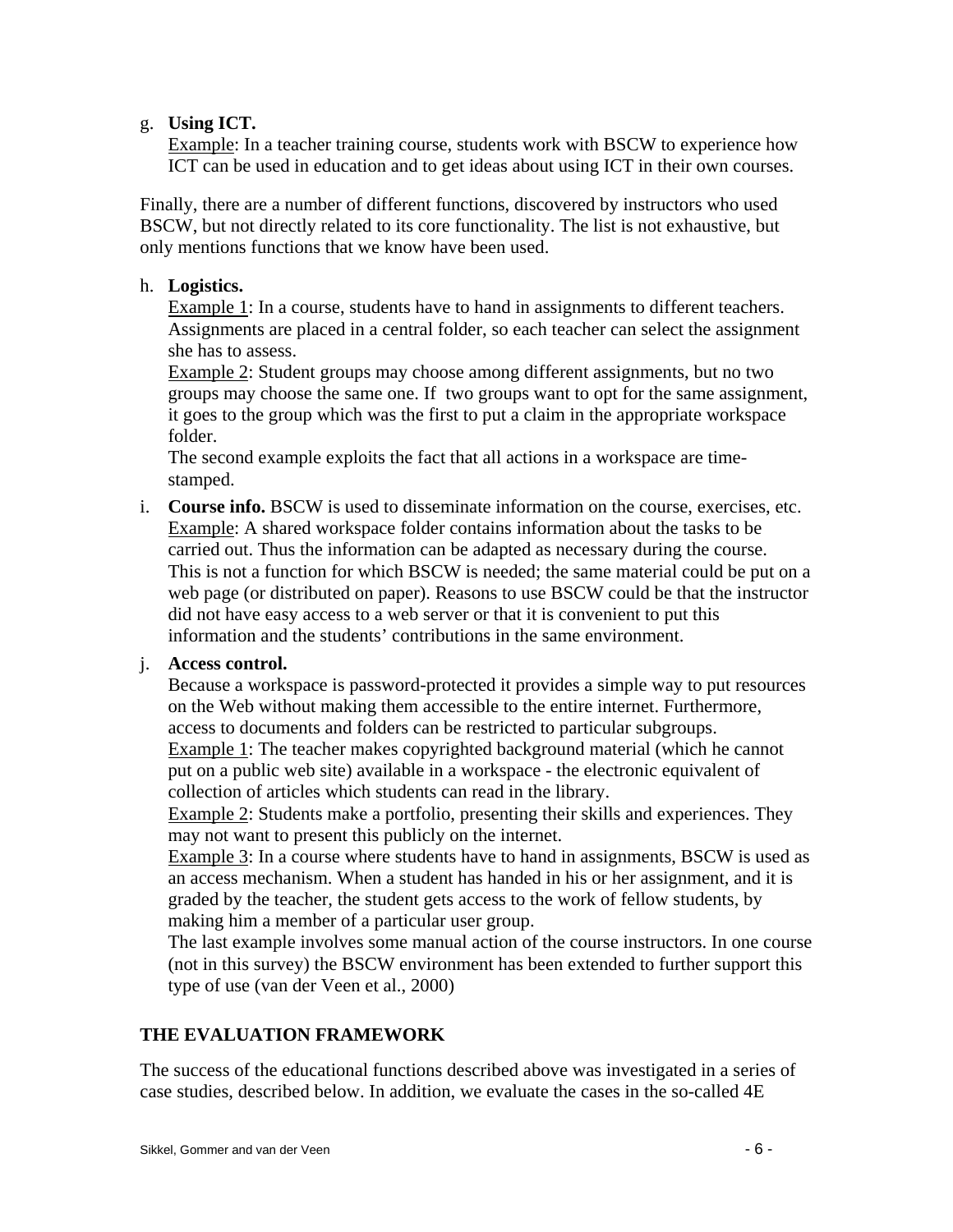model (Collis and Pals, 2000) that predicts, on an abstract level, the chances of ICT being accepted in an educational setting In this section we introduce the evaluation framework.

# **Methodology**

The investigation of the case studies is of a qualitative nature (although quantitative methods have been used in the evaluation of several cases). The purpose of this study is not to obtain statistically significant results, but to investigate possible reasons for success or failure of using shared workspaces in higher education. The case studies were selected because they cover a wide range of different educational activities. By analysing and comparing the different case studies, our goal is to understand why the use of BSCW in education has been successful in some settings and rather unsuccessful in others.

The qualitative nature of this investigation has some implications for the generalization of the findings (Yin, 1994). Our findings could be validated by further empirical research. Yet, in order to do such research, one should be able to make an educated guess of what the indicators for success and failure are. In this study we uncover possible indicators by analysing a range of different cases.

In 1999 an extensive evaluation of the use of BSCW at the University of Twente was carried out (Gommer, 1999), covering all educational settings in which the system had been used at this university in the past two years. In order to gather data for the case studies in this evaluation research, several methods were used. First of all, structured 1.5 hour interviews with teachers and instructors using BSCW in their courses were taken. An interview scheme was used with questions about subjects like the amount of training needed, support, functionalities and appreciation of BSCW. In several of these courses, data had been obtained from students and course participants by means of questionnaires. These questionnaires were different in format (some courses had already been evaluated with a questionnaire before this survey took place) and mostly contained both open and multiple choice questions and dealt with subjects like frequency of use, learning curve, functionalities, support, appreciation and technical problems. As an example, the questionnaire for case 1, educational training for teachers, is included as an appendix.

From the eleven cases described in the evaluation, four were selected for this study. Three of these took place at the University of Twente (UT), one was conducted by UT staff at the Noordelijke Hogeschool at Leeuwarden, a university for professional education. These particular four cases were selected because they differed most from each other in the way in which BSCW was used, the type of users and the extent to which the system was used successfully. Two of these were rather successful, the two other ones are relative failures.

In addition to these cases, we selected three cases from other institutes of higher education, to compensate for the specific setting of the University of Twente. The UT is a rather technology-minded university with the ambition to maintain a high profile in the usage of ICT. Students and teachers are used to working with the internet, email, etc., for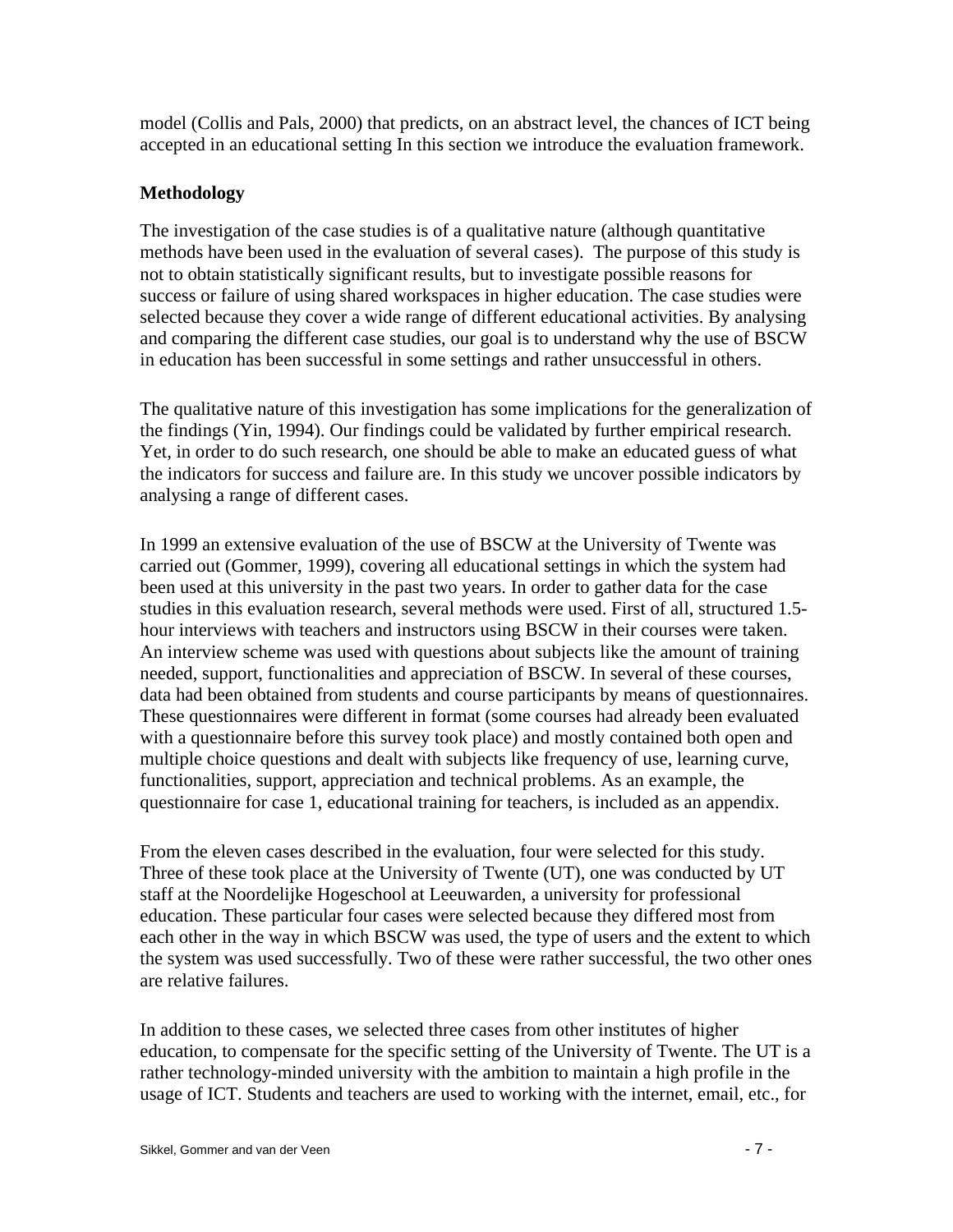educational and other purposes. In such a setting, new technologies supporting education are more easily adopted.

The selection criterion we used to select the external cases, was the amount of detailed information we could find about these cases. We needed sufficient information about the educational setting, the target group, the extent to which BSCW was a success, and the interpretation of the case study in terms of our evaluation model.

To cast a given case study *ex post* into an evaluation model necessitates a certain amount of reinterpretation of the data. In order to prevent any possible misinterpretation, the resulting case descriptions, both within and outside the university, have been discussed with the instructors of these courses.

# **The 4E model**

In the 4E-model of Collis et al (2000, 2001) a large number of variables for predicting the success of an ICT application in an educational setting are grouped into 4 general factors

- Educational effectiveness
- Ease of use
- Personal engagement
- Environmental variables, related to organisational, social-cultural and technological factors

These factors are further elaborated in Figure 2.

-------------------------------------------------------- Insert Figure 2 about here --------------------------------------------------------

The current version of the 4E model (Collis, Peters and Pals, 2001) proposes that these 4 E's are independent factors. It is assumed that a certain threshold has to be overcome in order to make people use the system, which is illustrated in Figure 3. There is, however, not a specific treshold value that distinguishes use from non-use. The vector sum of the 4 independent factors determines the *likelihood of use*; the higher the sum, the more likely it is that using the system will be accepted.

--------------------------------------------------------

Insert Figure 3 about here --------------------------------------------------------

All the following case studies are described in terms of educational functions and also evaluated in the 4E model. It seems reasonable to expect that the acceptance of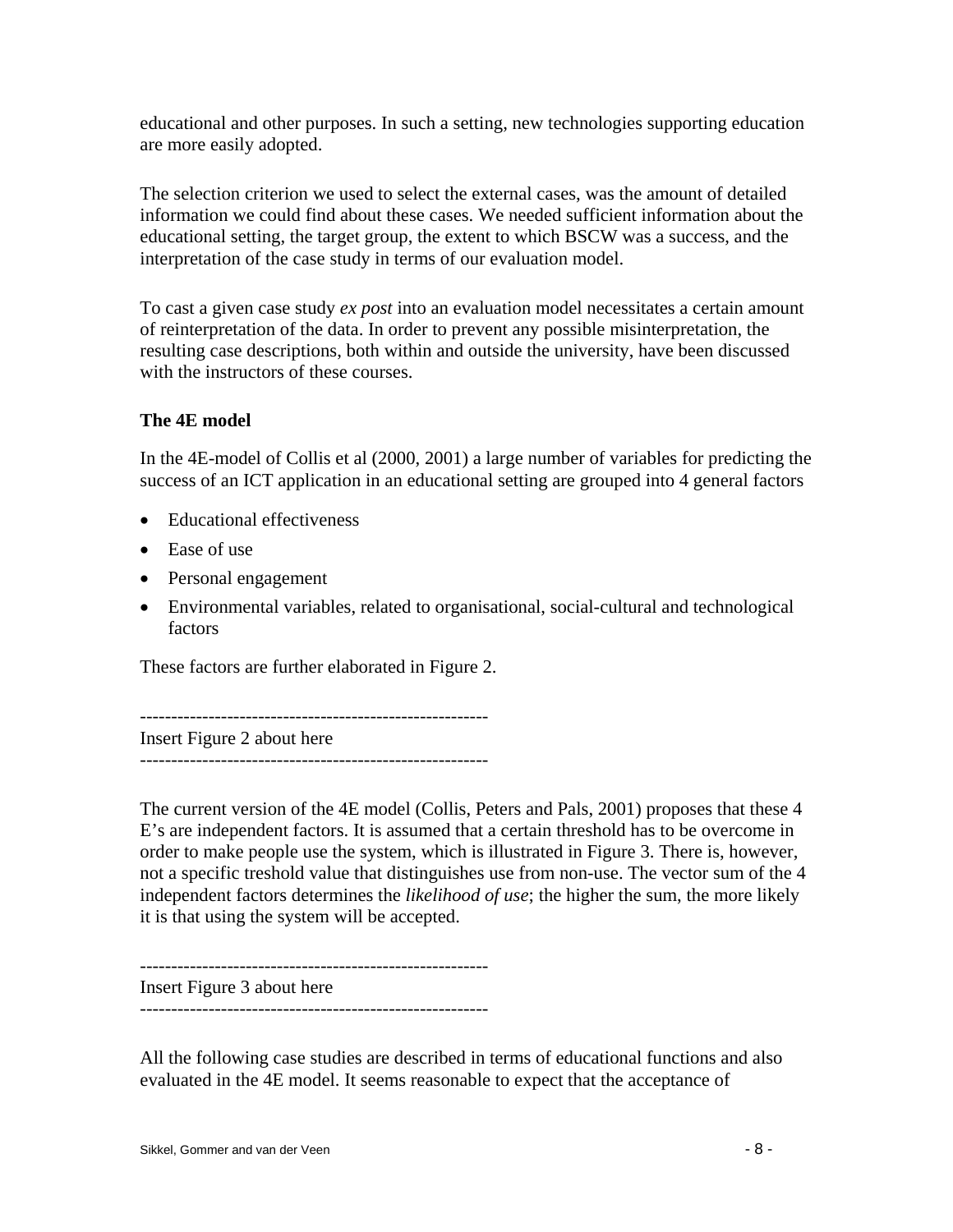(particular functions of) BSCW can be related to an assessment in terms of the 4E model. In particular, for functions that meet with varying degrees of acceptance, these ought to be correlated to different 4E assessments.

# **CASE STUDIES**

We describe seven case studies of BSCW usage. Three have taken place at the University of Twente at different faculties, three in other places in the Netherlands (one of which was organized by the University of Twente), one in the UK. The selection of these cases was discussed in the previous section. In all cases, the use of several different functions was planned. We call this the *intended use*. Sometimes all of these functions were successfully used, but in most of the cases, only part of the functions were successfully used. We call this the *realized use*.

All cases studies are presented in the same format. We describe the course and the use of shared workspace functions intended to be used, followed by an evaluation of how BSCW was really used during the course. Subsequently, we analyze the case in terms of the 4E model. For the sake of easy reference, each case is labelled with a short name.

#### **Case 1: "Educational Training"**

Teacher training course, University of Twente, 1998/99 (Gommer, 1999)

For new teaching staff of the university, an intensive course is given, where the new teachers learn the didactic skills needed for preparing, teaching and evaluating their courses. Once every two weeks, course participants meet at the educational centre of the university for lectures, active sessions, group work, etc. In between course days, groups of course members meet (live or virtually) to work on group assignments.

In order to let the new university teachers experience the use of ICT in education, several ICT-tools are used in this course; a website, e-mail, BSCW, and computer assisted learning. The course website was used to supply the course members with information about assignments and activities. E-mail was used for communication between course members and instructors.

BSCW was introduced in this course as a support for making the group assignments. Also, every course member had a personal folder (portfolio) in BSCW where all course assignments and projects were stored. The course instructors put their personal feedback to every course participant in this portfolio. Also the progress of the course members was monitored by the instructors in BSCW. During the first weeks of the course, discussions about educational topics (e.g. about teaching strategies) were started in BSCW by the instructors.

The course workspace contained material that the instructors would not have put on a public website. The password protection of the workspace allowed this information to be online.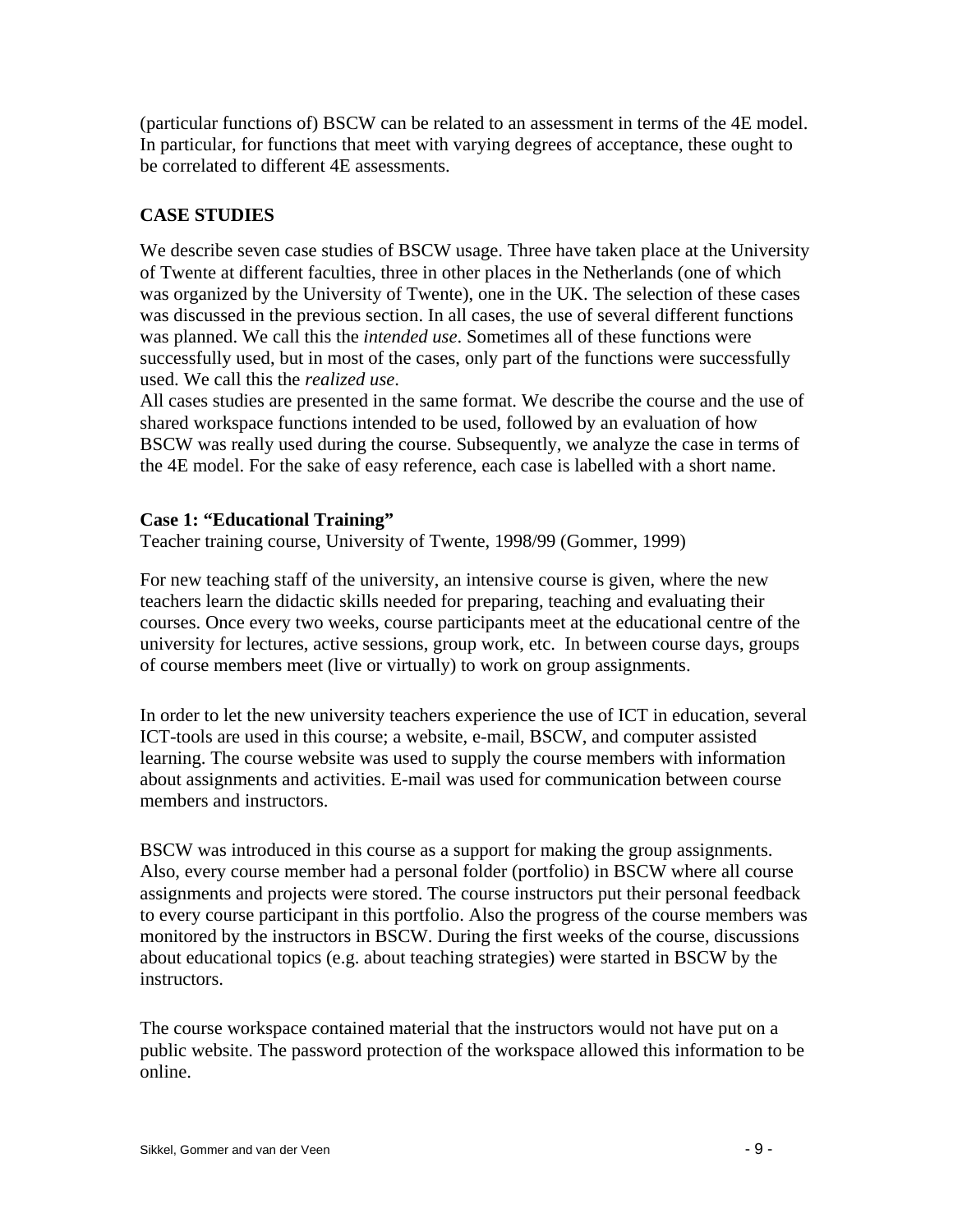On the first day of the course, all participants attended a computer practical where the website and BSCW were explained. During the practical, an instruction manual with assignments to practice with the functionalities of BSCW was given to them.

## Intended use: *archiving, collaborative authoring, discussion, reviewing, monitoring, communication, using ICT, course info, access control*

Once the course started, BSCW was used by all the course members except one who insisted on using e-mail. BSCW was mainly used as a central place for handing in and storing assignments and reports. The discussions started, but quickly faded away after some course members tried it. Also, group assignments were not done in BSCW by most groups. The groups met face to face to divide tasks and exchanged files and communicated about work planning by using e-mail. Only the final products were put in BSCW for assessment and feedback from the instructors.

The course coordinators used BSCW for progress monitoring, to see how the course members were doing and if everyone was still on schedule. They complained however, about this task being difficult because of the folder-structure. Instructors sometimes failed to give timely feedback on assignments put in the workspace, because they were not aware that is had been handed in. This induced participants to send in assignments by email. In the following year (1999/2000, not evaluated in this study) the problem was successfully addressed by using email notification of workspace events.

All group members experienced the use of groupware and some even had ideas for implementing groupware in their own courses.

Realized use: *archiving, reviewing, monitoring, using ICT, course info, access control*  not realized: *collaborative authoring, discussion, communication* 

- Effectiveness: mostly negative. Perceived as effective for handing in assignments, because this was compulsory. Perceived as very ineffective for collaboration, because of live contact and e-mail. Also perceived as ineffective for communication compared to e-mail.
- Ease of use: neutral. Participants are relatively experienced computer users, but unfamiliar with this interface. The system was not perceived as very user-friendly. All participants do have easy access to a networked computer.
- Engagement: neutral. The users were relatively experienced computer users but there was not much experience in using ICT in education.
- Environment: positive. Organization with a very positive attitude towards ICT and good facilities and infrastructure.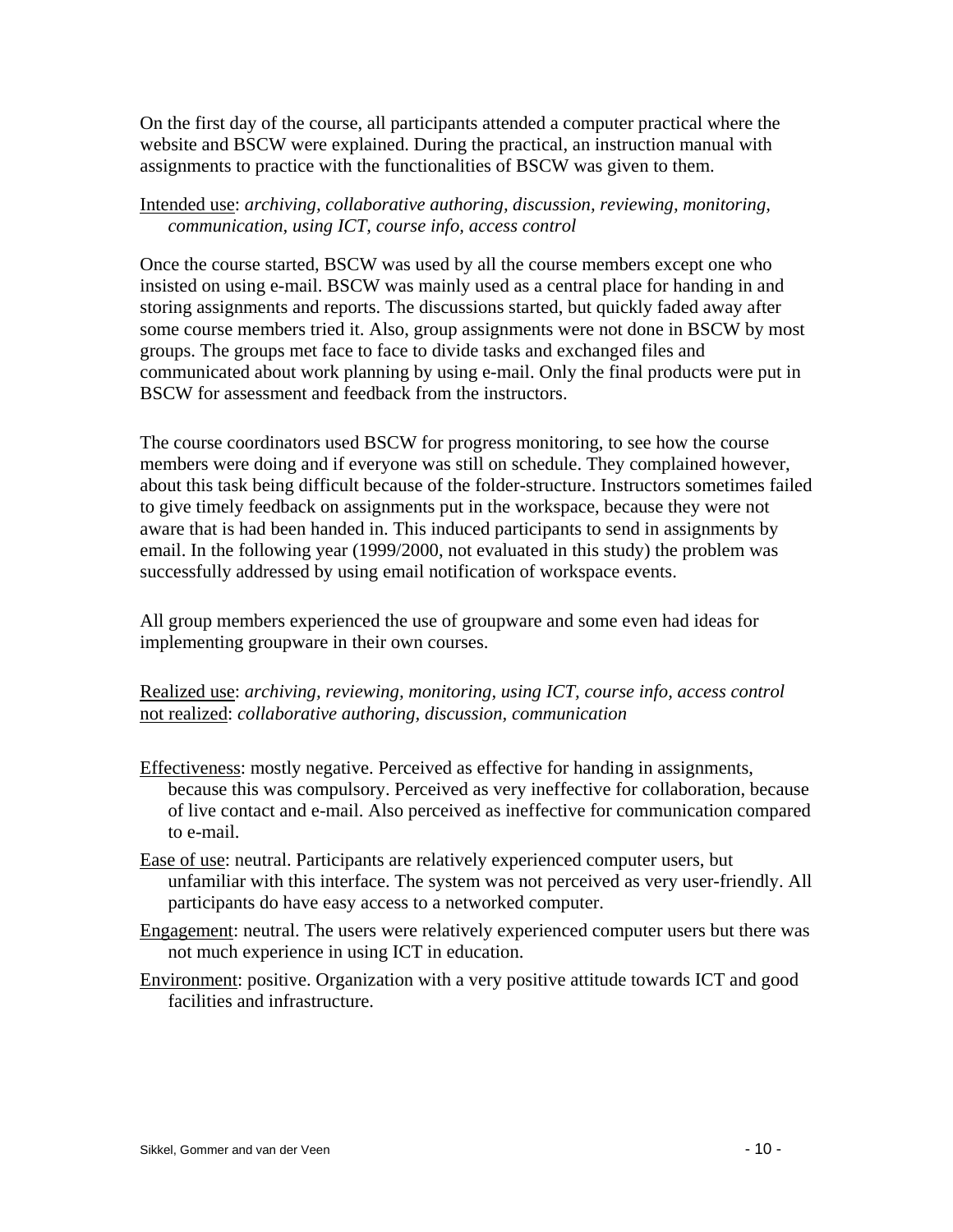# **Case 2: "Design Project"**

Multidisciplinary design project, University of Twente, 1998/99 (Gommer, 1999).

The multidisciplinary design project is a course in which students from different faculties of the University of Twente take part. Major goals of the course are to get experience in working in multidisciplinary teams on non-trivial problems. Open problems that need solving are acquired from companies or institutions outside the university. These are addressed by teams of 5-8 students from different faculties. Students spend 240 hours on this project. Teams are coached by a teacher but otherwise operate autonomously. A demo of BSCW was given at the starting session of this course, and students were offered the opportunity to use it. No further support was given other than a 4-page overview of the most important functionality. It was up to the groups whether they liked to use it.

Evaluation was done by means of a questionnaire about BSCW usage and satisfaction, included in the course evaluation form.

#### Intended use: *archiving, collaborative authoring, communication*

The evaluation results showed that most project groups used BSCW for archiving and cooperation. Some groups used their own solution, for example an FTP-server. Communication was done through BSCW by only half the project groups. The other groups preferred e-mail.

# Realized use: *archiving, collaborative authoring*  partially realized: *communication*

- Effectiveness: positive. Students from different faculties (distance) and different time schedules. The tool was well suited for the type of work (project work)
- Ease of use: positive. Participants are relatively experienced computer users. System was perceived as easy to learn. Participants have easy access to networked computer.
- Engagement: positive. Relatively experienced computer users, willing to try out new technologies.
- Environment: positive. Organization with a very positive attitude towards ICT and good facilities and infrastructure.

### **Case 3: "CSCW course"**

Course on computer-supported cooperative work, University of Twente, 1998/99 (Gommer, 1999)

In the Faculty of Computer Science BSCW was used in a course on Computer-Supported Cooperative Work. A substantial part of the course consists of exploring a particular subfield in groups of 3-4 students. Each group had to submit a preliminary report which was reviewed by two peer groups. These reviews were to be taken into account in the writing of a final report.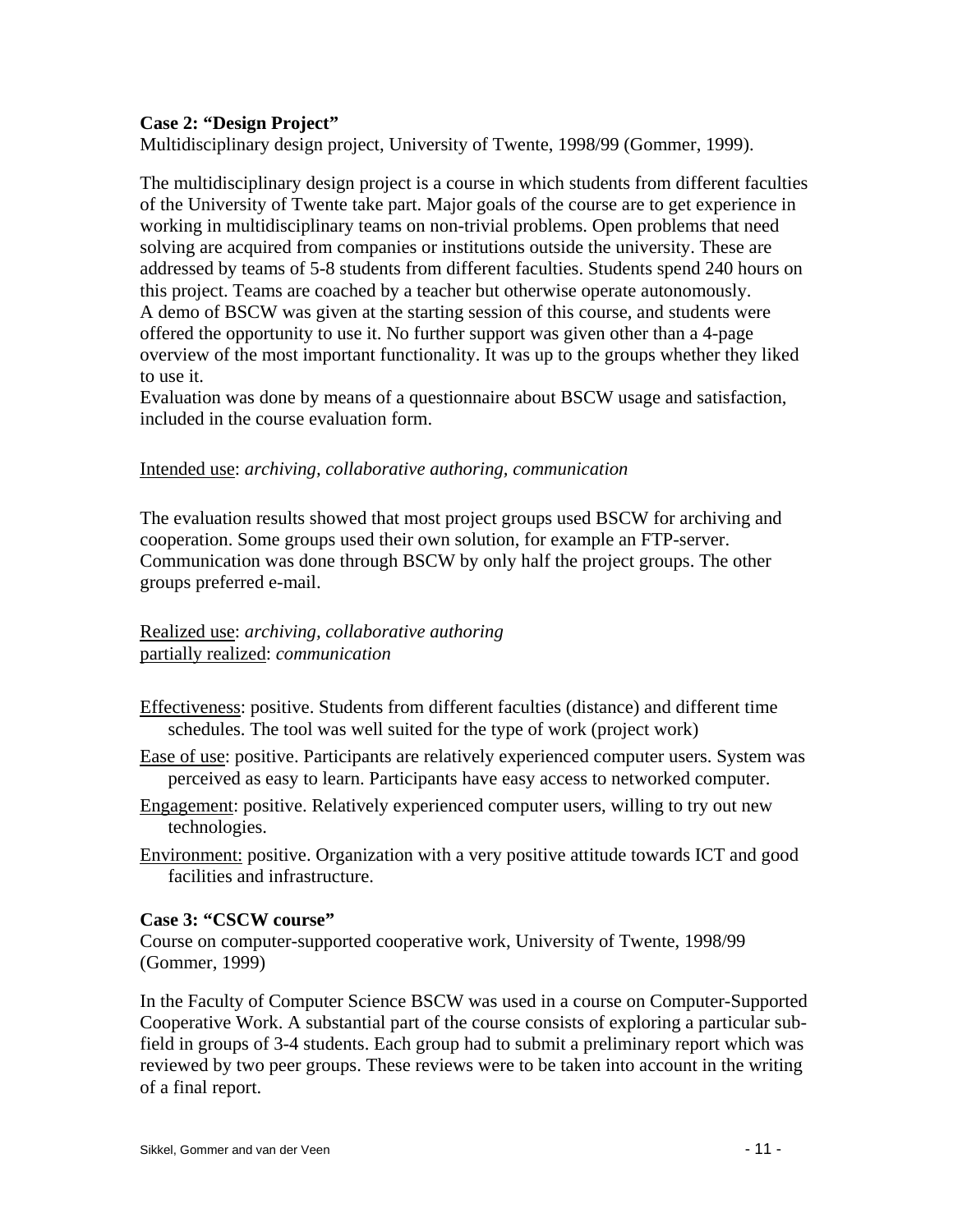A shared workspace had to be used for exchanging reports and reviews. Whether it was used for collaborative authoring and archiving was up to the groups. In addition, BSCW was used as a logistic tool. All groups should take a different theme from a given list of possible subjects. If two groups wanted the same theme, it was assigned to the group which first claimed it in the workspace.

#### Intended use: *archiving, collaborative authoring, reviewing, using ICT, logistics*

Use of BSCW for peer review and logistics was successful. Also, because groupware was the subject matter of the course, finding out the advantages and the disadvantages of the system was an intended and realized aim.

Only a few groups used the system for collaborative authoring, however; most groups uploaded their work when a paper was due. This is not surprising, as most groups saw each other regularly face to face.

Realized use: *archiving, reviewing, using ICT, logistics*  partially realized: *collaborative authoring*

- Effectiveness: neutral. System was effective for peer review, logistics and experiencing groupware. Less effective for collaboration because of live contact and FTP-tools.
- Ease of use: positive. Participants are young and very experienced computer users. System was perceived as easy to learn. Participants have easy access to networked computer.
- Engagement: positive. Very experienced computer users. Willing to try out new technologies (is part of their study). Moreover, the use of ICT was related to the course topic.
- Environment: positive. Organization with a very positive attitude towards ICT and good facilities and infrastructure.

#### **Case 4: "ICT course"**

ICT course for teachers, Noordelijke Hogeschool Leeuwarden, 1998/99 (Gommer, 1999)

The last UT case mentioned here is an ICT course for teachers in higher education. The course was given on-site at a university of professional education in Leeuwarden by instructors of the educational centre of the University of Twente. In this course, teachers were working together in groups on a design for implementing ICT in one of their own courses. In six course sessions of one day, course participants attended lectures about ICT in education and worked on their products in groups, supported by two instructors from the educational centre. In between course days, the course participants were supposed to work on their products too, with the possibility to receive technical and educational support from the instructors through e-mail or BSCW.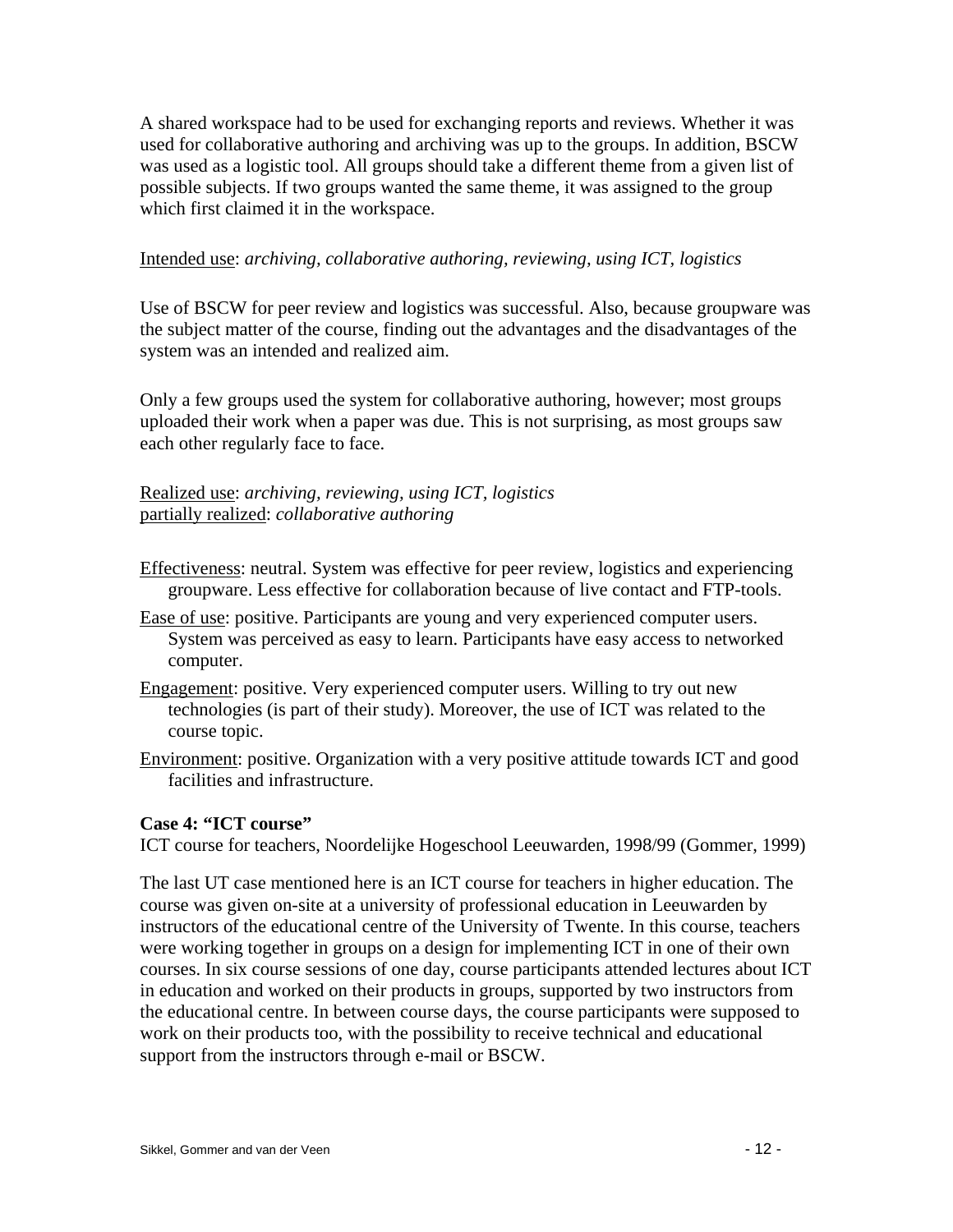During the course, a course website and BSCW were used to let the teachers experience the use of ICT in education themselves. The goal was to let the groups work together in BSCW on their product and to give groups access to the workspaces of the other groups in order to learn from each other, share ideas and comment on each others' products.

#### Intended use: *collaborative authoring, reviewing, using ICT*

By most groups, BSCW was rarely used after the training session. The groups chose to carry their products around on disks and hand in assignments to the instructors on paper or by e-mail. One or two groups decided to put their products in BSCW, but since other groups didn't, there weren't many interesting things for them to see in the other workspaces. Because most teachers only worked with BSCW at the training session, they did not really experience the benefits and drawbacks of working with a groupware tool.

Partially realized: *using ICT*  not realized: *collaborative authoring, reviewing* 

- Effectiveness: neutral. System could have been successful for peer review and experiencing groupware, but was not because of infrequent use.
- Ease of use: negative. Group of participants consisted of both inexperienced and relatively experienced computer users. The system was not perceived as easy to learn. Participants did not have easy access to a networked computer.
- Engagement: neutral. Both inexperienced and relatively experienced computer users, in an organization with a very neutral attitude towards ICT. Participants were interested in new technologies, but uncertain about their computer skills.
- Environment: negative. Organization with neutral attitude towards ICT (just starting to innovate, little experience) and medium facilities and infrastructure.

#### **Case 5: "Law and Informatics"**

University of Amsterdam, 1997 (Groothuismink, 1998)

Law students of the University of Amsterdam are using BSCW for their group assignments. Each group places both product and process related information in their group workspace. Instructors can comment working plans and deliverables. A course folder contains course information and final deliverables of groups, so that these are accessible to other groups. Each student thus has access to two folders: one group archive and one course archive. Communication was also planned to take place via the workspaces.

Intended use: *archiving, collaborative authoring, reviewing, monitoring, communication, course info*

Students appreciated the flexibility of the website and the access to course related information. The instructors add that electronic communications have lowered the hierarchical distance between staff and students. The workload of the staff however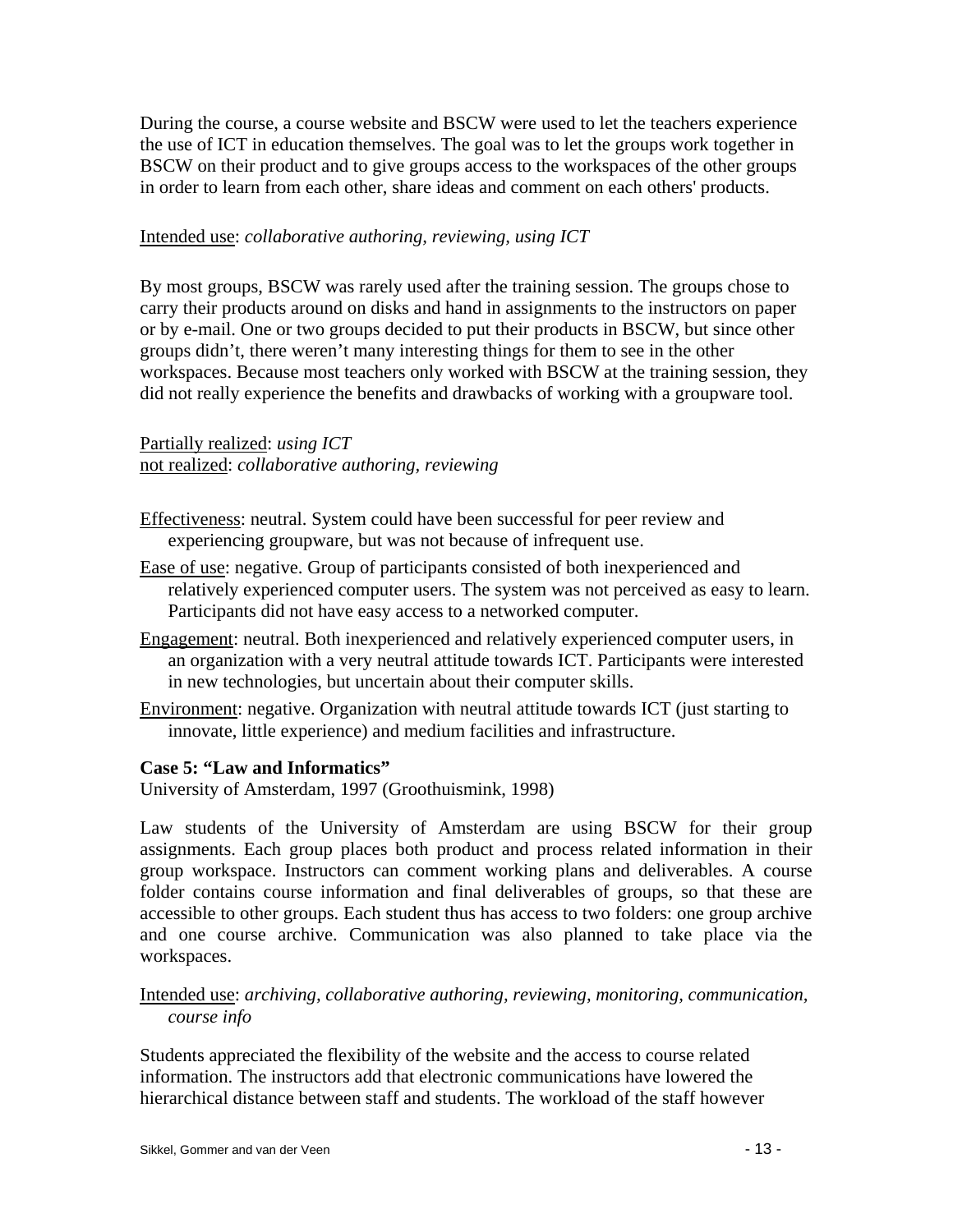increased due to the answering of e-mail messages. Technical problems reported relate to laborious user administration and poor server performance due to the fact that the server was also supporting other services at the same time. Students reported that they needed quite some time to learn the tool. Also the editing of documents and the successive uploading was experienced as difficult. If you want to change a document, quite some steps are needed before the edited document is back in the workspace. Moreover, students sometimes simply forgot to upload edited documents. It is counterintuitive that when you click on a document in the workspace, edit it, and save it, the new version is not in the workspace but on your local disk.

As far as communication is concerned, it turned out that e-mail was preferred, but the instructor and students also sometimes used the possibility to attach notes to documents. The course related information will be back in a paper based handout, as most students printed these out.

Currently, the course is using Blackboard in combination with the course Web site.

## Realized use: *archiving, collaborative authoring, reviewing, course info*  partially realized: *monitoring, communication*

- Effectiveness: neutral. Flexibility of access to the course-site was appreciated. BSCW was effective for archiving although students state that it is "not really necessary". For communication e-mail was preferred. Course materials will move from BSCW to hardcopy reader as many students started printing the materials themselves.
- Ease of use: negative. Students report that it takes them quite some time to learn the tool. Also editing of documents in the workspace is laborious and the combination of systems involved does not convey a proper mental model of where a document is located.

Preparing student accounts and workspaces in advance is not easy for administrators.

- Engagement: positive. The students are motivated to use the Internet. It is reported to be one of the reasons for choosing the course. The instructors are motivated as the course topic relates to the use of Internet within the domain of law.
- Environment: negative. The Faculty was not yet running a Web-server at the time. The instructor was supported by a technical support staff member. The first course using BSCW was hindered by some technical problems. Initially, the server was too slow. This improved after the BSCW server was moved to a different machine not used for other services.

### **Case 6: "Pupil Counselling"**

Training course for teachers, Hogeschool van Utrecht (Koenraad, 1999)

A group of 25 students was involved in a course module on "Pupil Counselling & Remedial Teaching". The module consists of a theoretical part and a practical period. During the practical period groups of three students are to work on assignments. Their deliverables were to be presented to their fellow students and instructors via BSCW. The students were expected to comment on the methods, results and presentation of other groups.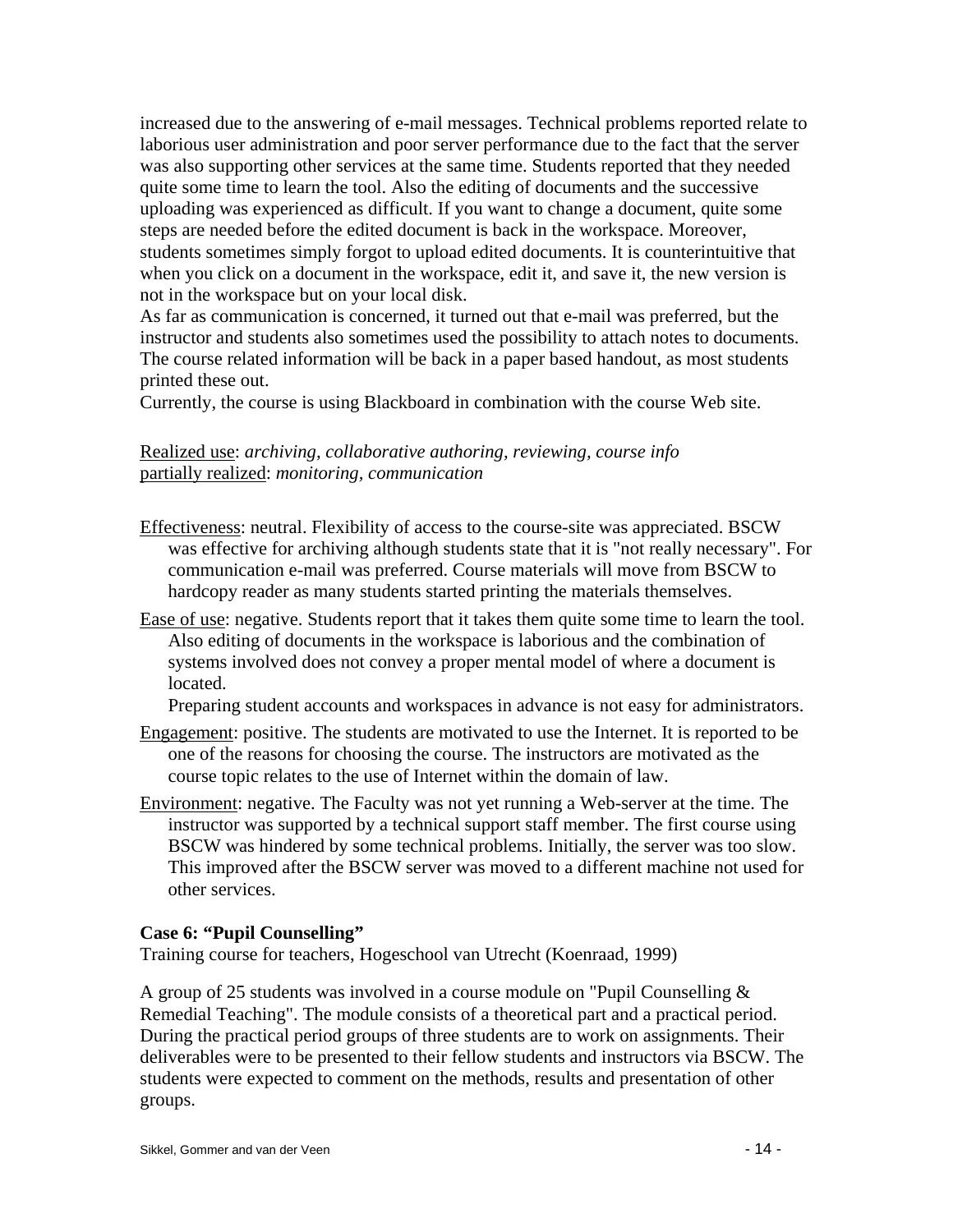Sub-directories were prepared, some of these being used to enable access of course materials. A discussion directory also prepared as a platform for online communication.

### Intended use: *archiving, collaborative authoring, discussion, reviewing, course info.*

The students were satisfied about their own sub-group way of working and product. Students reported that most of the task could be performed without much interaction with students in their own group, and even more without need for interaction with students in other groups. The peer commenting that was planned for did not work well. Some groups ignored this task, possibly because of not being aware that a certain deliverable was waiting for a review. Most students, all with no prior groupware experience, report the BSCW user interface to be unfriendly. Those groups favouring BSCW did use the system extensively in combination with e-mail for more prompting communication purposes.

Realised use: *archiving, collaborative authoring, course info*  partially realized*: discussion*  not realized: *reviewing*

Effectiveness: neutral. Group archiving worked well for the groups who used BSCW. Peer reviewing did not work well due to the fact that some groups ignored the system. Also the awareness of a peer-commenting task waiting to be performed was low. For communication e-mail was preferred. In remarks students reported to prefer live discussions about each others' products.

In the course evaluation the instructors noted that the interdependence of the students' tasks was not high, so there was no great need for regular communication.

- Ease of use: negative. Students had an adequate level of general computer literacy (text processing, e-mail, Internet), but little or no prior experience with groupware tools. The students reported the user interface to be unfriendly. Also students reported problems with login procedures.
- Engagement: neutral. The students showed a moderately positive attitude with respect to sharing expertise. In practice however they preferred to finish their tasks with few interactions with other students, in particular those from other groups. The instructors were eager to experience the potential of using groupware to support the groups. In hindsight they report that it was not clearly communicated to the students what was expected of them in their using BSCW.
- Environment: neutral. It turned out that performance was a problem. Later on the course this could be improved, by moving BSCW to a faster server.

### **Case 7: "Software Engineering"**

University of Durham (UK), 1997/98, 1998/99 (Drummond and Boldyreff, 1999, 2000)

Software Engineering is essentially a team activity, hence the Computer Science staff at the University of Durham felt the need for a computer infrastructure to support team work in their courses. This was implemented in an environment, called SEGWorld,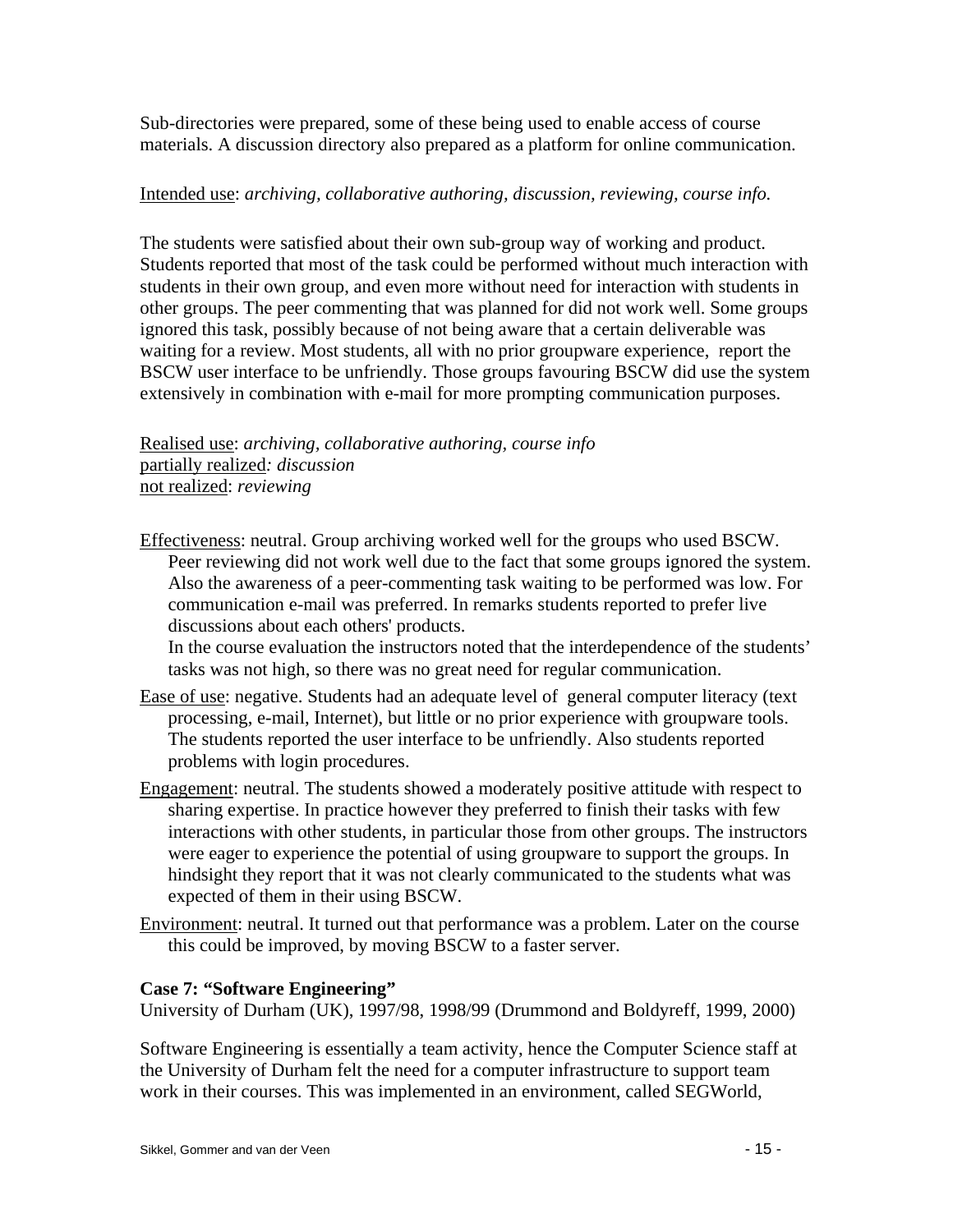which is essentially a BSCW server with a few enhancements. The course has been given from 1997 onwards, evaluations for 1997/98 and 1998/99 have been consulted for this study (Drummond and Boldyreff, 1999, 2000). The environment continues to be used.

The system serves as an infrastructure for keeping group work organized. At the various deliverable deadlines the assignments are automatically copied from the groups' workspaces. So it serves both to share documents in the group and to hand in the results. The student groups also review each other's deliverables at various points throughout the year. For example, the requirements deliverables are all reviewed using the workspace and the reviews are uploaded to the workspace for rating. Course information about the SE course (and others) is also held in the SEGWorld environment.

# Intended use: *archiving, collaborative authoring, reviewing, communication, using ICT, course info, access control*

In the first course there were some technical problem with the system, and the server was rather slow, which impeded the use of the system. Also, due to various reasons, the initial training of the students was not felt to be adequate. The system was used for storing the results (this was obligatory). In a questionnaire, 50 % of the students said the system helped to organize the work , 65 % indicated that the workspace structure was useful. Only 2 % said the system resulted in better communication with the tutor and the group. (This was not stated as an aim for the course). In the second year, these figures were 68 %, 82 % and 12 %, respectively.

A daily log summary of the workspace was generated using BSCW's "workspace report" feature (notification by email of events in the workspace), primarily with the purpose of gathering statistical data. This yielded another – unanticipated – benefit: it provided the tutors with some insights into the contributions of the individual students with the group and more generally gave a means of assessing a group's progress.

Realized use: *archiving, using ICT, reviewing, course info, access control*  unanticipated use: *monitoring*  partially realized: *collaborative authoring, communication* 

Effectiveness: Positive for storing documents early in the life cycle (requirements specification and design) but not suitable for maintaining source code, which consisted of a large number of different modules. Not effective for communication, because groups met regularly face-to-face with their tutors.

Ease of Use: generally OK, the students were computer literate.

Engagement: Generally positive.

Environment: Slow response times were perceived as a problem. For that reason, some users moved the group work to a UNIX server for day-to-day use.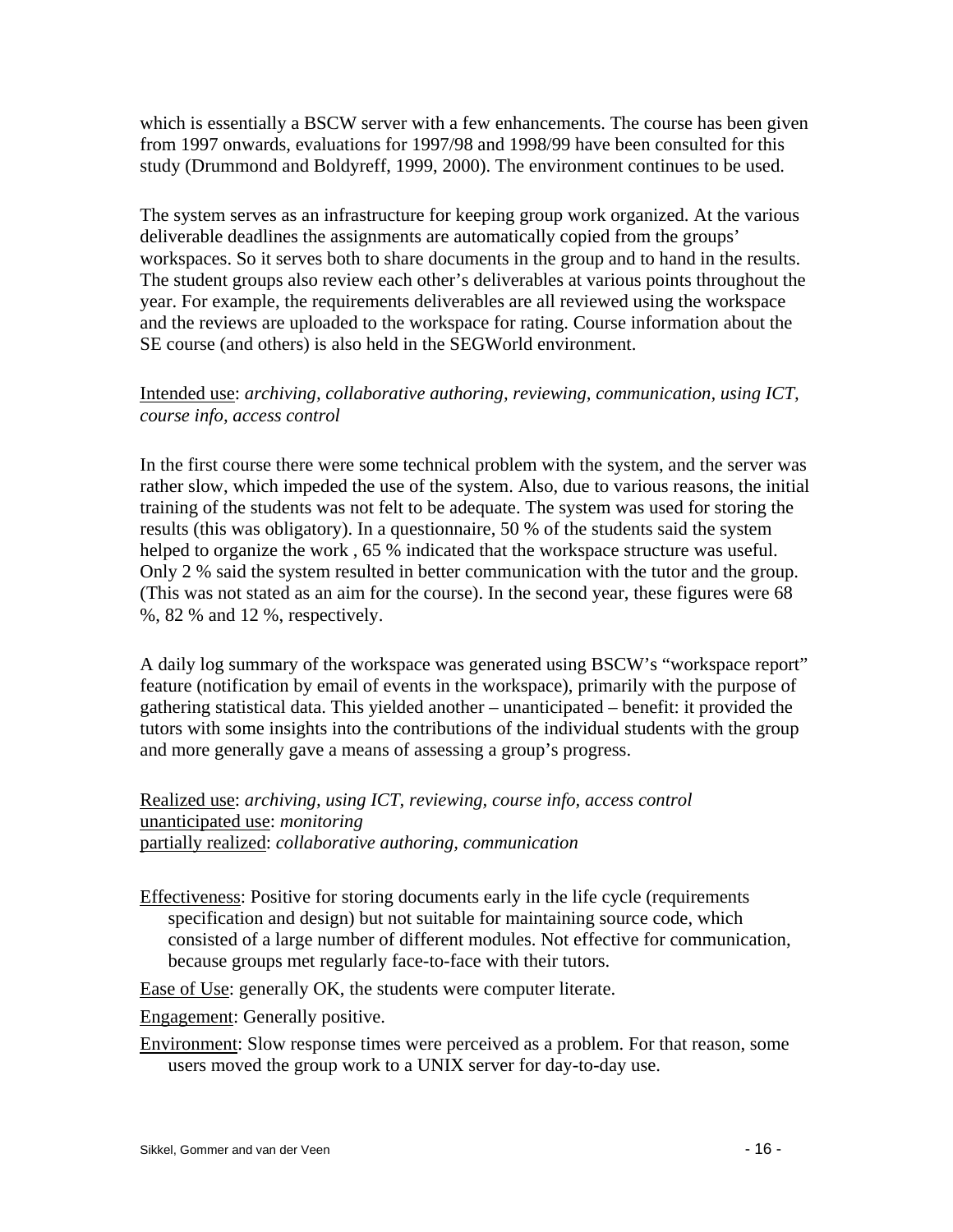# **CROSS-CASE COMPARISON**

In Table 1 the results of the case studies discussed above are summarized. We will first examine the educational functions across the different cases and subsequently analyse these results in the light of the 4E model.

-------------------------------------------------------- Insert Table 1 about here

# **Educational functions**

The table shows that some functions are used more than others. It should be noted that no statistical significance can be attributed to that, as the sample has not been selected to be representative in this respect. We recall that the sample has been chosen from a larger survey because the cases involved show qualitative differences in type of usage and acceptance. What is relevant in this table, however, is to uncover possible reasons why certain functions are successful in some case and fail in other cases.

**Archiving** is used in all cases but one, and is always reported to be a success (although not always a 100 % success; occasionally groups didn't use it). Archiving is the core function offered by the BSCW system, so it can be expected to be particularly suitable for that purpose, and it does not come as a surprise that this function is generally accepted.

**Collaborative authoring** was intended to be used in all cases, with rather different results. The following reasons emerged for not using BSCW for collaborative authoring. In the educational training (1) and the CSCW course (3), the students regularly met face to face, and saw no reason to put collaborative work into a workspace. In the Software Engineering course, the system was rather slow and the students, all having access to the same local network, used a UNIX directory because of its better performance.

In case 4, the ICT course, the breakdown was caused by environmental factors. The participants were motivated to learn about ICT, but not very experienced with it. The participants were teachers who did this on top of their (considerable) normal work load. So when it came to doing homework, it was too tempting to revert to proven methods known to work.

**Discussion** was not really successful anywhere. Both cases in which it was intended to be used suffered from the same flaws. It was not effective in the sense that participating in a discussion was not a learning aim of the course and, moreover, there were enough possibilities for live interaction for those who wanted to engage in further discussion.

**Reviewing** worked well in four out of six cases. Failures occurred in the ICT course (generally unsuccessful), in which looking at other work of other groups failed because there was hardly anything in the workspace and case 6, pupil counselling, where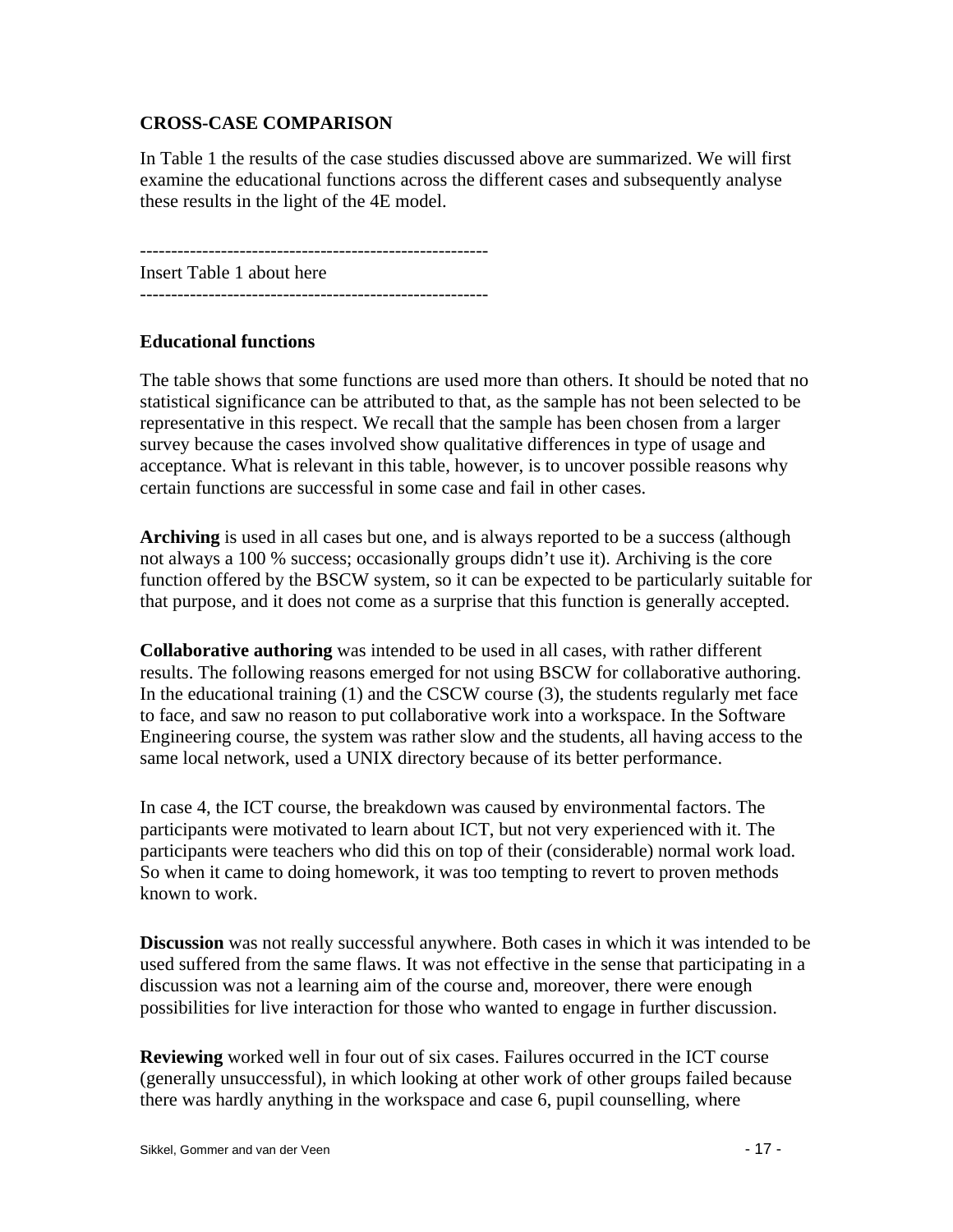participants did not do it, perhaps because they did not notice there was material to be reviewed.

**Monitoring** shows different results. Manual inspection, i.e., monitoring by browsing through the workspaces is (rightly) perceived as tedious. A basis for more systematic monitoring is provided by the daily notification emails provided by the server, as the Software Engineering course successfully demonstrated.

**Communication** was nowhere really successful, apparently because there are more effective ways to communicate, such as email. Noteworthy in the Law & Informatics course is that the use of a workspace resulted in *more* communication between students and teachers and led to an increase in the use of email. BSCW was used as a communication medium only to a limited extent, but the use of BSCW lowered the threshold to communicate with teachers through email.

**Course information** disseminated through a shared workspace does work, in the sense that people will pick it up. Interestingly, in one of the cases reported, it was decided to revert to paper the next year, to prevent everybody printing it. We conclude that it should not replace the course manual but only be used for information of a more volatile nature.

The password protection of a workspace makes it possible to put course material online that one would not like to make publicly available on the Web.

**Using ICT** was mentioned as an objective four times, and reported to be successful three times. The table confirms previous findings (Sikkel and Veen, 1998) that the objective to use ICT is successful only if the ICT is used for some sensible purpose in the course. To ask people to use an ICT system when it is not effective for the course objectives (excluding using ICT as a goal in itself), does not work. A surplus of engagement may induce a single user to thoroughly explore the system, for group work it cannot compensate zero or negative effectiveness, because the critical mass for success – which is full participation with a working group – is never reached (Dix, 1997, Grudin, 1988). On the other hand, if the use of ICT appears to be an effective way to fulfill the tasks related to the course, and there are no serious breakdowns in the other 3 E's, it will be naturally accepted.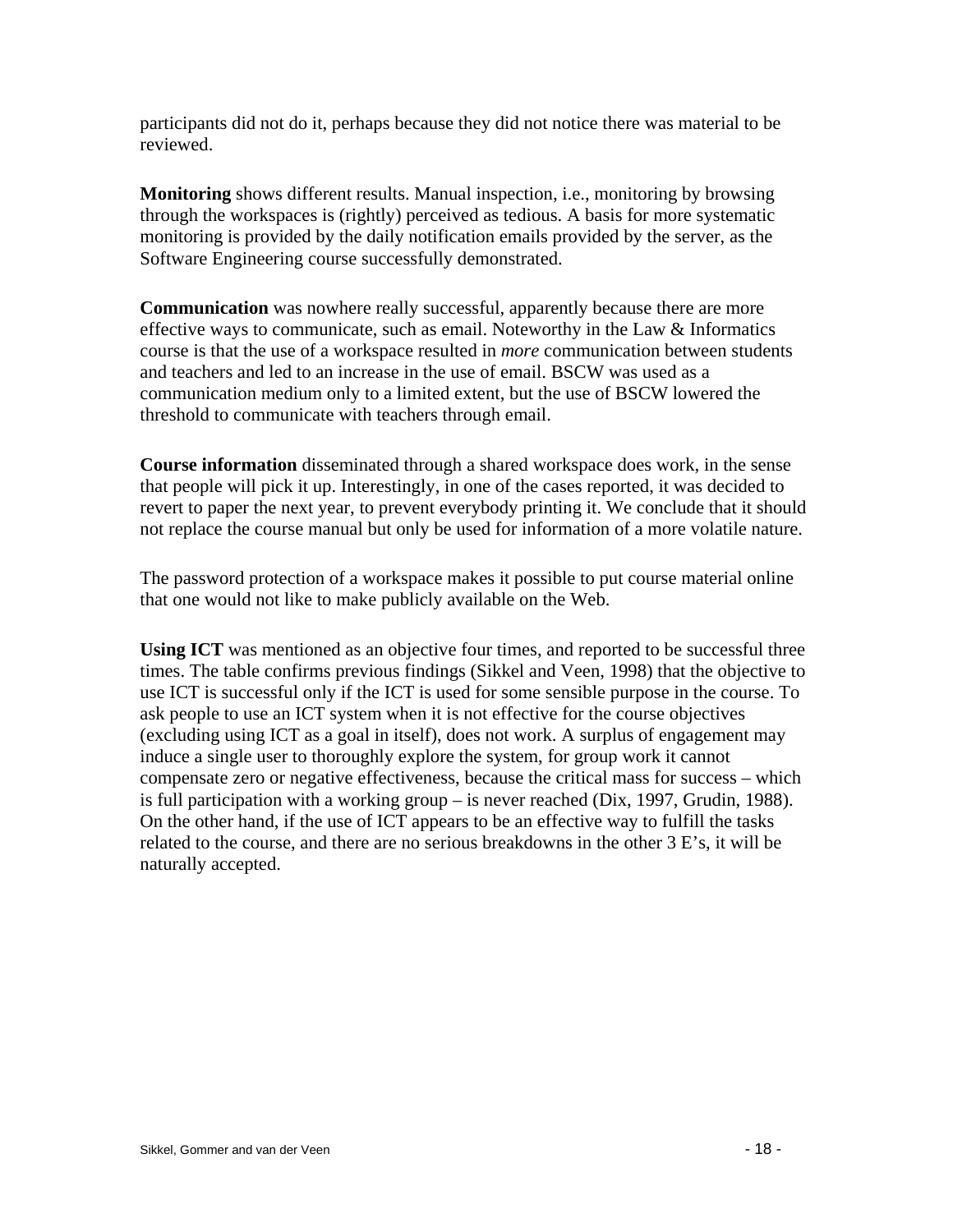### **Application of the 4E model**

The 4E model gives an indication of the acceptance of ICT. Four independent factors (Effectiveness, Ease of use, Engagement, Environment) determine the likelihood of use of a system. It is assumed that the system will be accepted if the vector sum of the four factors exceeds a certain threshold. But there is no specific point on a quantitative scale on which non-use changes into use, the likelihood of use increases as the vector sum increases in value. In this comparison we used the model giving qualitative indications for each of the four dimensions for the different cases. Indeed it is hard, if not impossible, to attribute quantities to these dimensions, and for the purpose of this study it is not necessary to do so.

Some educational functions appear to be generally successful (e.g. archiving) while others are generally not very successful (e.g. communication). Interesting in this context are the functions that are successfully used in some cases and failed in others. It is to be expected that there is a correlation with the "sum vector", i.e. the overall assessment, of the 4E model. For example, use of ICT as a goal in itself should be strongly correlated to the 4E sum. The single case in Table 2 in which use of ICT was not marked successful seems to confirm this.

Interesting functions in this respect are the following.

- Reviewing lists 4 successes (with 4E sum:  $+, +, +/-, +/)$  and 2 failures (with 4E sums  $+/-$ ,  $-$ ). This confirms the expectations.
- Collaborative authoring lists 3 successes (4E sums  $+, +/-, +/$ ), 2 neutral  $(+, +)$ , and 2 failures  $(+/-, -)$ . Remarkable is that cases in which collaborative authoring was neutral had a better 4E assessment than some in which it was a success. This seems to contradict the above stated assumption and merits a closer investigation.

In the CSCW course (case 3), collaborative authoring was en essential part of the course, but not an essential element of BSCW usage in the course. The functionality was available, if needed, but apparently most groups preferred other means of collaboration and only put the deliverables into the workspace.

Similarly, in the SE course (case 7), a number of groups reverted to using a UNIX server, which, in the specific circumstances (large number of files, BSCW performance problems, all group member on the same LAN) was simply more efficient.

Interestingly, both cases took place in ICT-rich environments, in which different platforms and systems can be used for the same function. Groups that work in physical proximity in an ICT-rich environment do not seem to need a special tool for collaborative authoring. The collaborative authoring was performed as required, but with other means.

Note that in the design project (case 2), which took place in an environment with similar technological characteristics, the groups were more distributed and did find a shared workspace useful for collaborative authoring.

Note, furthermore, that the use of BSCW as a tool for collaborative authoring was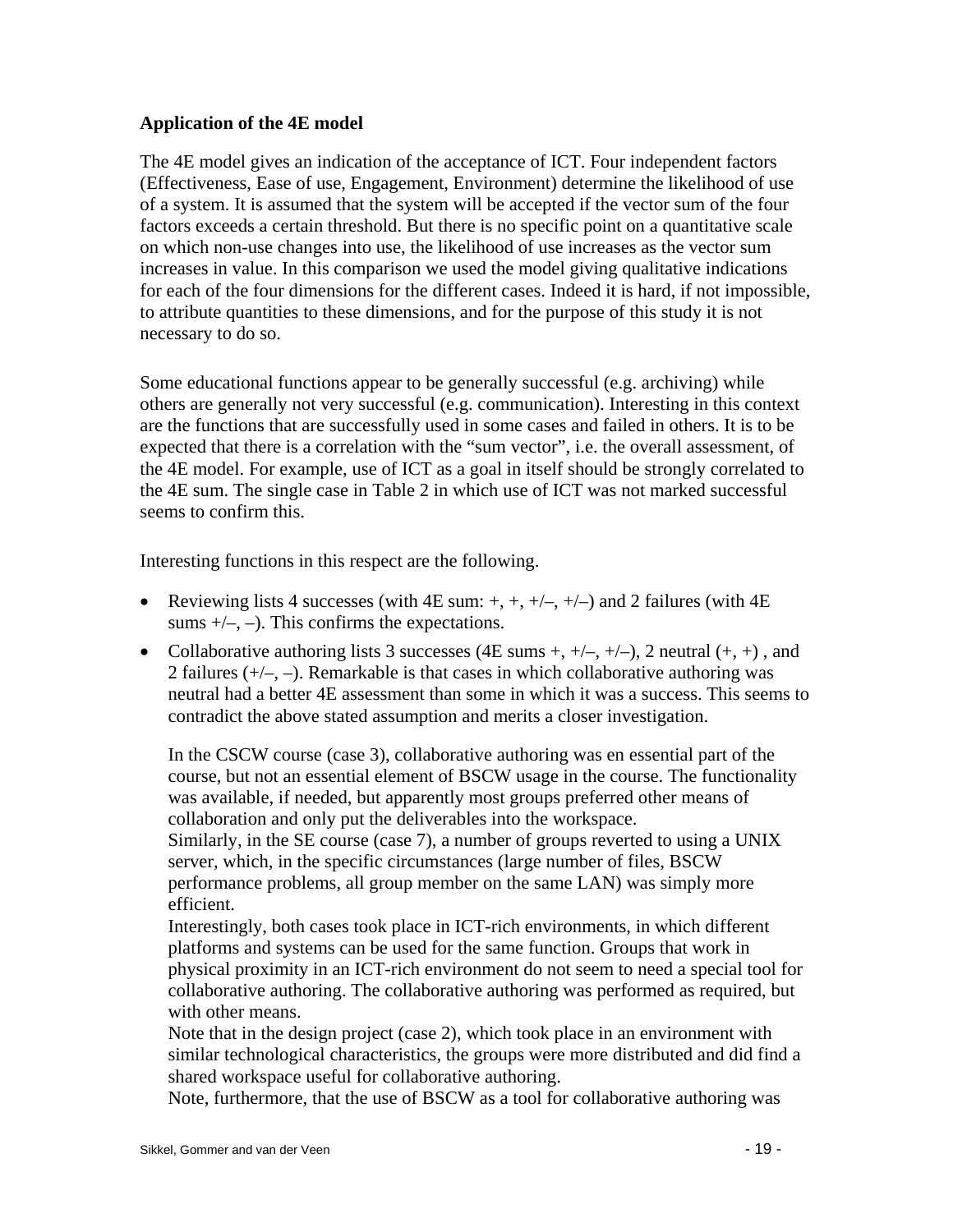also accepted more naturally in an environment where ICT is not ubiquitous but specially provided for this purpose (cases 5 and 6). The relative effectiveness of a tool is enhanced by *lack of* alternatives for the same function.

We conclude that an ICT-rich environment may lead to easier acceptance of a tool, but also increases the chance that the tool provided by the course instructors is abandoned in favour of a more efficient tool that is readily available.

This conclusion does not invalidate the 4E model, because it is very specific for the tool that is the subject of this study.

# **ANALYSIS AND CONCLUSION**

The purpose of this study is to discuss the effectiveness of one particular tool, a BSCW shared workspace, for different educational functions. The 4E model provides a relevant context for such a discussion. It shows us that effectiveness is only one of the four dimensions that are important for predicting the success of an ICT application in education. The application of a system is likely to fail when the effectiveness of a system does not outweigh negative aspects related to ease of use, engagement of the students and environmental (organisational, socio-cultural and technical) factors. This most important observation should be kept in mind in the design and planning of ICT-supported courses. The comparison of the seven case studies in Table 2 illustrates this.

Having said this, we will focus on the issues we set out to investigate, the suitability of a (BSCW) shared workspace for different educational functions. We will be primarily concerned with the first E, effectiveness, and to a certain extent with efficiency, which constitutes one of the factors grouped into Ease of use. The 4E model tells us that these are important factors, but cannot (nor is intended to) help us in a deeper analysis of when a tool is effective for a particular purpose. Comparing the use of BSCW across a series of case studies does shed some light on the effectiveness of shared workspaces in an educational setting.

# **Educational functions revisited**

Based on the preceding discussion we make the following observations

- Archiving was used a lot and turned out to be generally successful. This is hardly surprising, because it is one of the core functions of the BSCW system and hence a function for which this tool is particularly suitable.
- BSCW is an effective tool for collaborative authoring, but not necessarily the most efficient tool. When students meet face to face on a regular basis, or when the objects of collaborative work reside in a network to which the whole group has access, it is not perceived as efficient to put the shared work into a shared workspace. Furthermore, when the use of ICT is generally problematic (as in the ICT course, case 4) this reduces the effectiveness. In group work, a tool is effective only if it is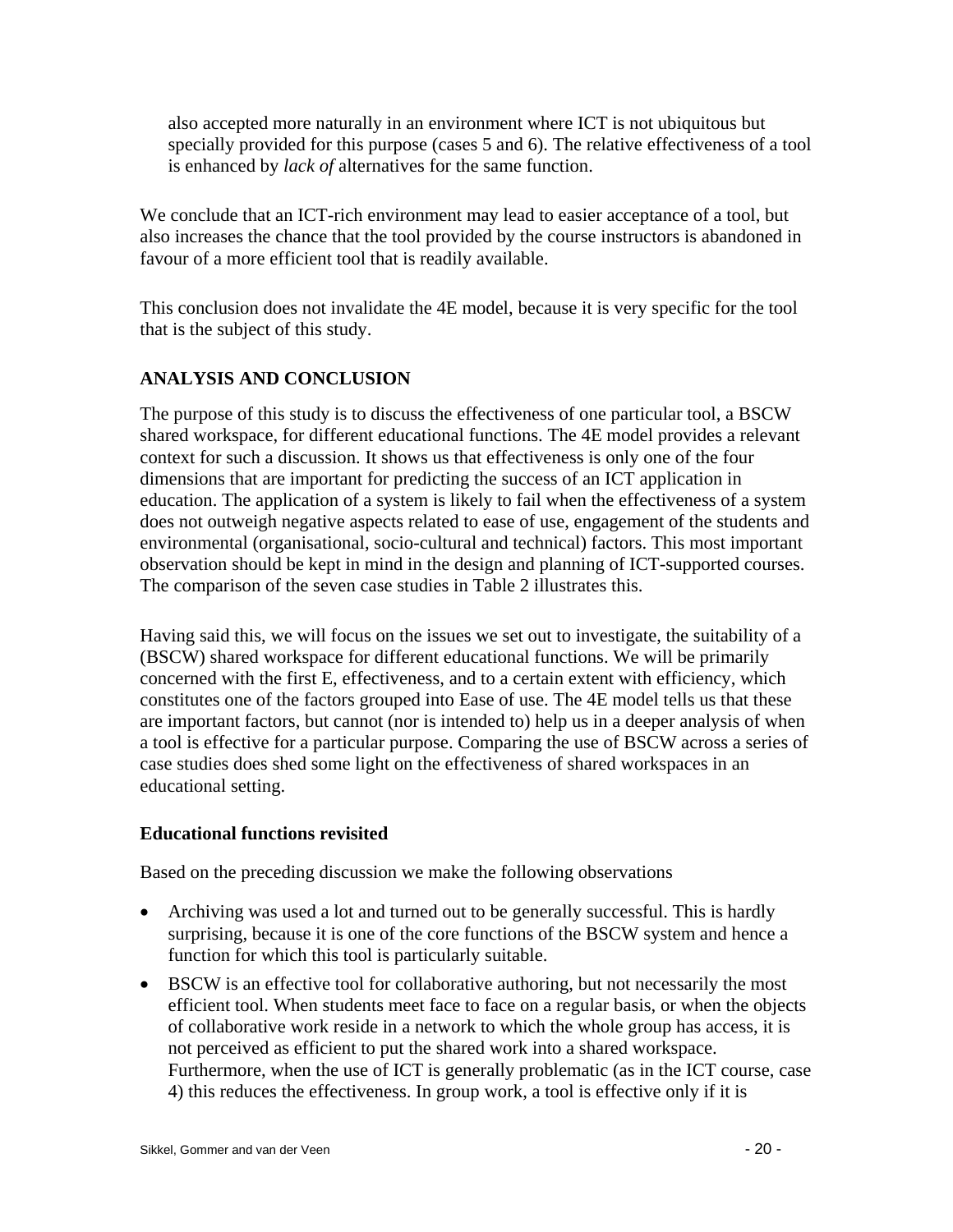accepted by everybody in the group (Grudin, 1988).

Some computer literacy in terms of using a PC and the Internet is needed to meet the technical and organisational preconditions for collaborative authoring. To the computer illiterate, BSCW does not convey a suitable mental model of where documents reside and proper instruction is required.

In an ICT-rich environment supporting multiple ways of collaboration a shared workspace is effective for collaborative authoring, but it need not be the most efficient way, depending on the task, the nature of the shared objects, and the distributedness of the group.

These things should be kept in mind when BSCW is planned to be used for collaborative authoring. It seems advisable to offer it as a resource that can be used, but leave collaborating authors the freedom to use other means available and more readily applicable. When the course instructors want to inspect intermediate products (for example to monitor progress) these can be requested as separate deliverables.

- The success of using BSCW to review each other's work appears to be linked to the general success of using BSCW in a course. Presumably it is also related to the specific course set-up, which products are to be reviewed by whom, and what is the purpose of reviewing in the particular course. If the other conditions are satisfied, shared workspaces are an effective tool for reviewing.
- In several cases BSCW was intended to be used for communication, but nowhere this was really a success. With hindsight (always a lot easier) it is obvious that email is a more effective communication medium. A form of communication where the lack of obtrusiveness provided by BSCW is an advantage is handing in assignments. These need no immediate response, can be collected from the workspace after the deadline, and do not clutter up the instructors' private mailboxes. From CSCW research it is known that collaboration involves communication on two levels: exchange of the objects of collaborative work as well as discussion about these objects (Robinson, 1991). From this perspective it seems reasonable to use a workspace as the medium for storing objects of collaboration, while email is used for the meta-level communication. In a normal computer-based working environment, both media are present.
- Monitoring students' progress can be based on the data provided by BSCW. However, the raw data are of little help. least of all browsing a workspace to see whether students make progress. If monitoring is intended, some additional processing of raw data is to be implemented locally.
- We are sceptical about the use of structured discussions in courses. Both cases in this study were flawed in the sense that participating in an online discussion was neither a learning aim of the course nor an effective way to discuss. Other experiences seem to confirm this.

Jones (1999) reports about a case where taking part in an online discussion was one of the formal requirements for a course. The most efficient way to meet this requirement, it turned out, was to meet in the lab, have a face-to-face discussion there, and fake into an online discussion.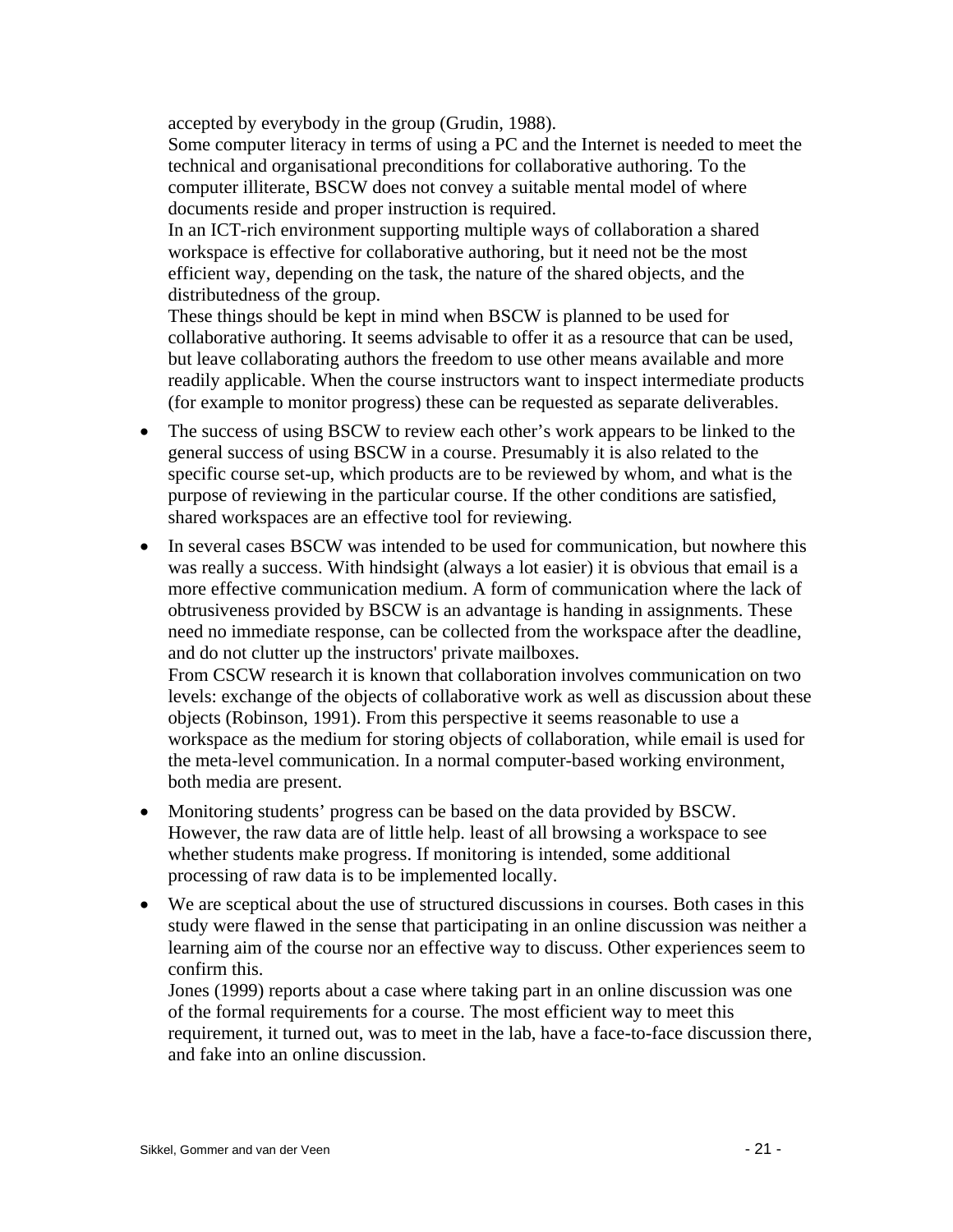We suspect that online discussion facilities are offered as part of an experimental ICT courses mostly because the technology is available, ready to be used. Without doubt there are circumstances where an online discussion platform is a valuable asset, but this is not the case if it is used as an add-on to a traditional course ported to an ICT environment.

Anybody considering using this feature should be very clear about its purpose, as well as the effectiveness and the efficiency of the ICT tool offered.

### **Effectiveness**

There are two kinds of reasons why the effectiveness of tool for an educational application can be problematic.

Firstly, and most obviously, if there are more effective ways, whether ICT-related or not, to fulfill a particular task, students are naturally – and rightly – inclined to opt for the more effective solution. An example of lack of effectiveness is when BSCW is used as a communication medium, but the intended recipient is not aware that he should collect something from the workspace.

A second source of effectiveness failure is that the chosen tool is effective for the particular activity, but the planned activity is not effective for reaching the overall objectives of a course. In particular when the use of ICT is a goal *per se*, it is tempting to plan these kind of activities. This is illustrated with the online discussion function discussed above.

One aspect that we have not explicitly discussed is the ease or difficulty in bringing the course participants in face-to-face contact. One of the purposes of groupware in general, and shared workspaces in particular, is to provide an effective substitute when a group has few or no possibilities to come together. It has been claimed that the use of shared workspaces reduces the need for face-to-face session. (Vliem, 1997; Sikkel and Veen, 1998). From this study we can learn that this claim is subject to the 4E model. The set-up of both the educational training and the ICT course (cases 1 and 3) were designed to exploit the fact that course participants could cooperate in between course sessions. The former case was only a partial success due to problems in effectiveness, the latter case rather unsuccessful because of environmental problems and negative ease of use.

### **Efficiency**

In addition to being effective, students also like to be as efficient as possible (van der Veen, 2001). If there is a more efficient way to fulfill a task than using the groupware provided by the course instructors, students will do it the efficient way (unless there is a formal obligation to do so, but this does not have a beneficial effect on Engagement). An example of non-efficiency is using a BSCW server with performance problems for collaborative authoring when everybody has access to the common file server. Potential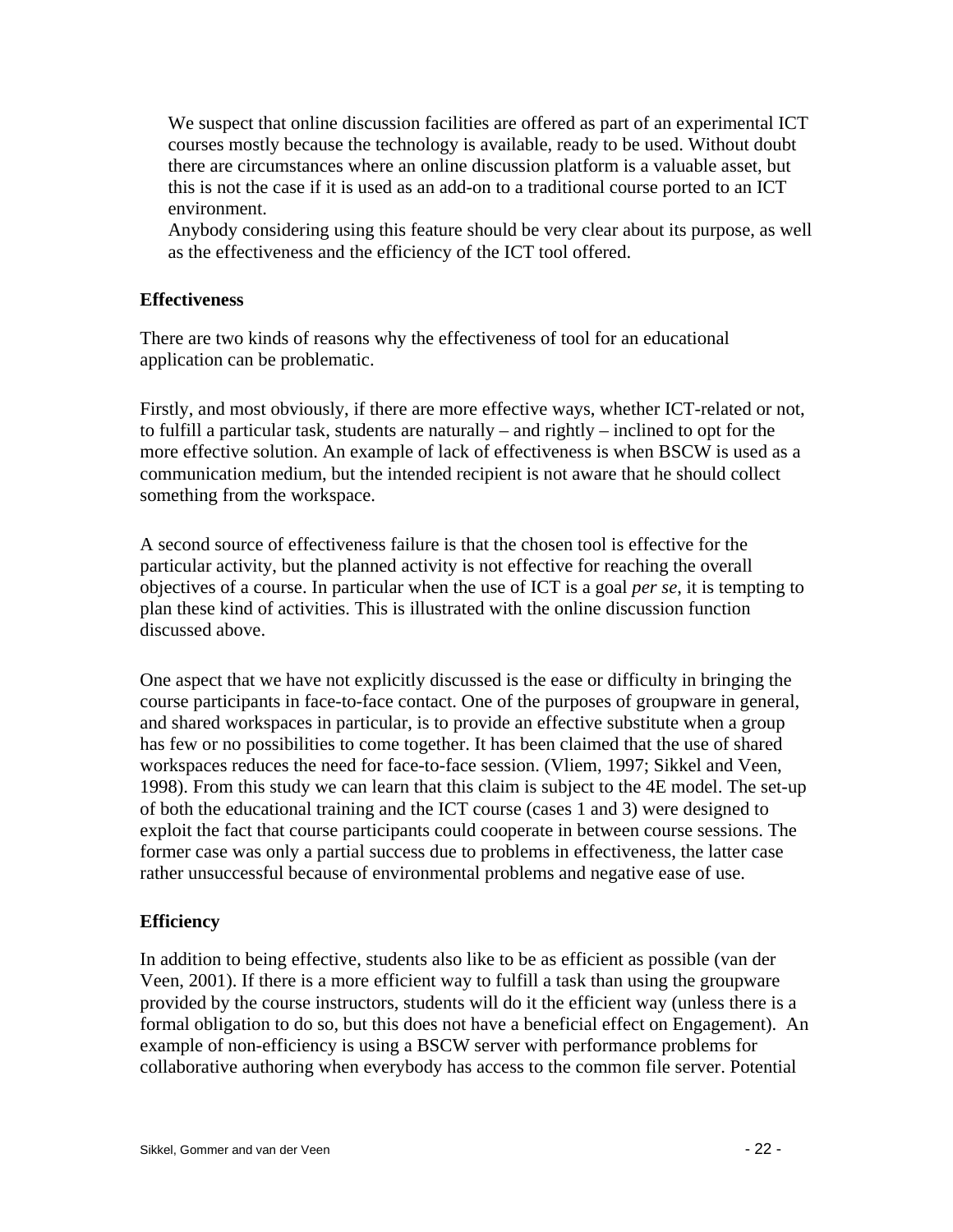advantages of BSCW over FTP are (justifiably) given less weight than the immediate frustration resulting from a server that is too slow.

On a more general level, there is often a tacit assumption that cooperation is needed in order to perform a task. If a group task can be solved effectively by dividing it into separate subtasks, this is likely to be more efficient as well. If it is intended that the groupware be used as groupware, then the task given to a group of students should make it necessary to share ideas and results arising from different subtasks. Otherwise it is more efficient not to use it. Case 6, pupil counselling, had this problem to some extent. At the University of Twente we have also learnt this from experiences with earlier ICTbased courses.

# **Conclusion**

While the possible gains of using ICT in certain group-based learning settings are clear from both practical and theoretical perspectives (Dillenbourg, Eurelings & Hakkarainen, 2001; Jonassen & Land, 2000), in the current state of the art there are no infallible truths and definite answers, and much valuable knowledge and insights still come in the 'lessons learnt' style of observations. With our evaluation method, an ex post qualitative study of a number of applications in different settings, we can compare the lessons learnt from different courses under different circumstances and obtain findings of a somewhat more general nature. While it is obvious that further empirical analysis is needed for the issues raised here, we hope at least to have contributed to a deeper insight into which issues do merit such a further analysis.

A general observation is that the 4E model of Collis et al.(2001), which states that Effectiveness, Ease of use, Engagement and Environment are equally important for the success of an ICT application, does apply to the cases in this study. No matter how effective a system is, serious problems in the other factors may cause a system to fail nevertheless.

The general conclusion of this study is that the particular strength of a shared workspace, not surprisingly, is what can be considered as it's core functionality: providing a repository for objects of collaborative work. Using a shared workspace as an archive was successful in all cases.

The BSCW system, originally designed as a *basic* shared workspace system, provides a number of additional facilities that could support the collaboration process. In various educational settings, instructors have tried to use BSCW for an equally varied range of educational functions, with more or less success, depending on the situation as discussed above. One of the reasons could have been that for a given course a *single* system (BSCW) was chosen for ICT support, and it has been tried to exploit this particular system for multiple purposes.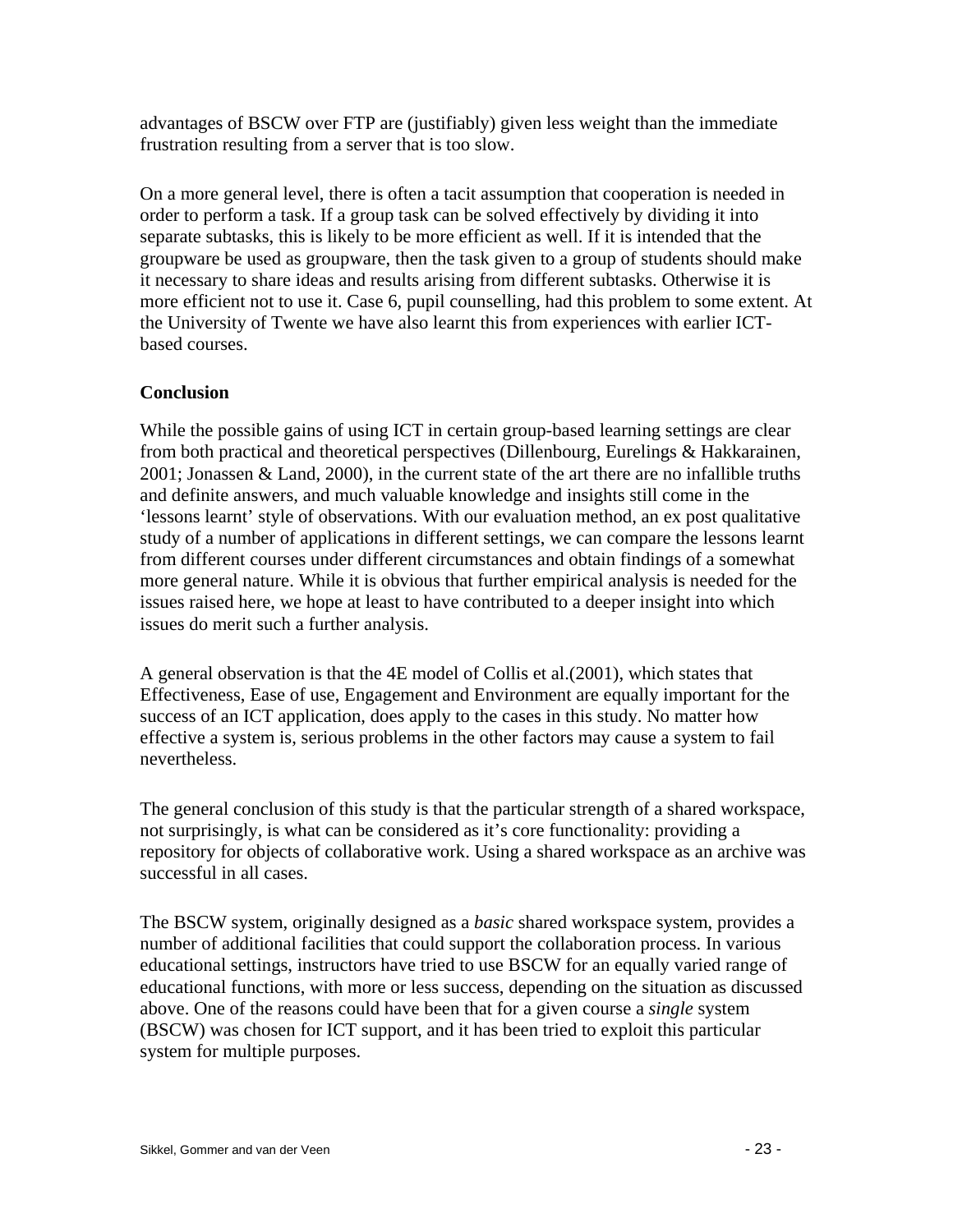In the future we expect that learning takes place in an integrated, open ICT environment in which different kinds of tools are available for different purposes and users can switch between tools as appropriate. We could observe this in several of the case studies, where non-use of BSCW did not mean that a particular task was not performed, but, on the contrary, a more efficient solution for the same function was available. Shared workspaces have proven to be highly useful, but it seems advisable that their purpose be limited to what they were originally designed for.

# **ACKNOWLEDGEMENTS**

We are grateful to Cornelia Boldyreff, Betty Collis, Sarah Drummond, Michiel van Geloven, Elly Govers, Ton Koenraad, Radboud Winkels and an anonymous referee for constructive comments on a draft version.

### **REFERENCES**

Bentley, R., Horstmann, T. Sikkel, K. and Trevor, J. (1995). Supporting Collaborative Information Sharing with the World-Wide Web: The BSCW Shared Workspace System. *Proceedings of the 4th International WWW Conference*, 63-73. O'Reilly, Boston.

Bentley, R., Appelt, W., Busbach, U., Hinrichs, E., Kerr, D., Sikkel, K., Trevor, J., and Woetzel, G. (1997). Basic Support for Cooperative Work on the World Wide Web. *International Journal of Human-Computer Studies*, 46(6), 827-846.

Collis, B., & Pals, N. (2000). A Model for Predicting an Individual's Use of a Telematics Application for a Learning Related Purpose. *International Journal of Educational Telecommunications*, 6(1), 63-103.

Collis, B., Peters, O., & Pals, N. (2001). A Model for Predicting the Educational use of information and communication technologies. *Instructional Science*, 29(2), 95-125.

Dillenbourg, P., Eurelings, A. and Hakkarainen, K. (2001). *European Perspectives on Computer-Supported Collaborative Learning.* Maastricht McLuhan Institute, Maastricht.

Dix, A. (1997). Challenges and Perspectives for Cooperative Work on the Web: An Analytical Approach*. Computer Supported Cooperative Work: The Journal of Collaborative Computing*, Vol. 6, 135–156.

Drummond, S. and Boldyreff, C. (1999). SEGWorld: A WWW-based Infrastructure to Support the Development of Shared Software Engineering Artifacts. Workshop on Web-Based Infrastructures and Coordination Architectures for Collaborative Enterprises, *IEEE 8th Int. Workshop on Enabling Technologies: Infrastructure for Collaborative Enterprises*.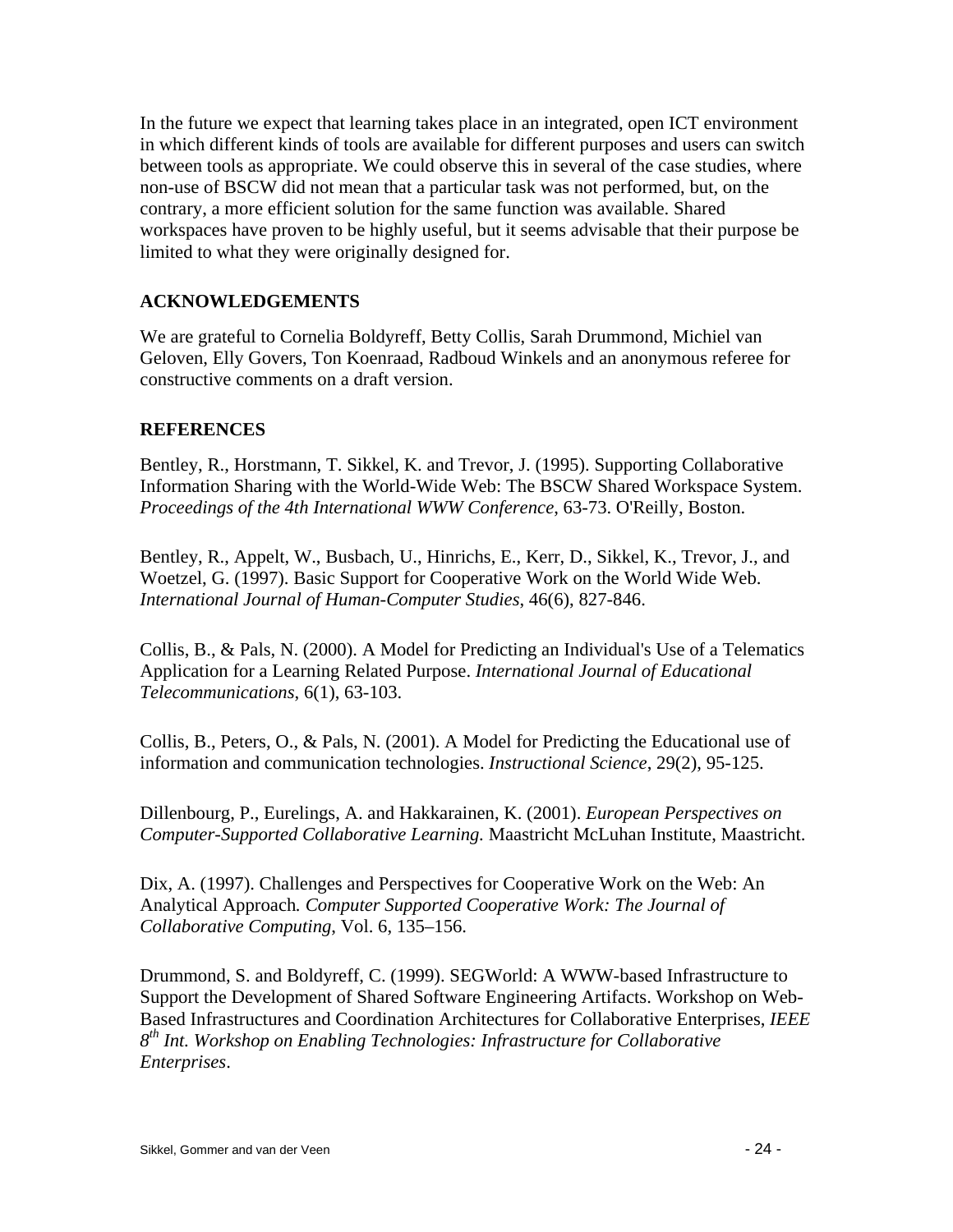Drummond, S. and Boldyreff, C. (2000). The Development and Trial of SEGWorld: A Virtual Environment for Software Engineering Student Group Work" (1999). *IEEE 13th Conference on Software Engineering Education and Training*, 87 -97. IEEE, Austin, Texas.

Gommer, E.M. (1999). *Eindrapport Evaluatie BSCW*. OC-Doc 99-10, DINKEL Onderwijskundig Centrum, University of Twente, Enschede.

Groothuismink, J. (1998). Het Gebruik van Groupware door Samenwerkende Studenten. In: *Internet & Onderwijs, 9 voorbeelden van Internettoepeassingen in het wetenschappelijk onderwijs.* University of Amsterdam, Amsterdam.

Grudin, J. (1988). Why CSCW Applications Fail: Problems in the Design and Evaluation of Organizational Interfaces. *Proceedings of Computer-Supported Cooperative Work* '88, 85–93. Portland, Oregon.

Jonassen, D.H. and Land, S.M. (200). *Theoretical foundations of learning environments.* Lawrence Erlbaum Associates, Mahwah NJ.

Jones, C. (1999). Cooperating to Collaborate: Course Delivery Using Computer Conferencing in Higher Education. In A. Eurelings et al. (eds) *Integrating Information and Communication Technology in Higher Education*, 247–269. Kluwer, Deventer.

Koenraad, A.L.M. (1999). Groupware ter Ondersteuning van Samenwerken en Samenwerkend Leren. *Proceedings Nederlands Informatica Onderwijs Congres*. NIOC, Enschede.

Robinson, M. (1991). Double-Level Languages and Co-operative Working. *AI and Society*, Vol. 5, 34–60.

Sikkel, K. and Veen, J.T.van der (1998). *Using Shared Workspaces in Higher Education*. Unpublished draft, Faculty of Computer Science, University of Twente, Enschede. http://wwwhome.cs.utwente.nl/~sikkel/papers/other/bite98.ps.gz

Veen, J.T. van der, Riemsdijk, M. van, Jones, V. and Collis, B. (2000). Theory Repositories via the Web for Problem-based Learning. *Interactive Learning Environments*, 8(3), 257-277.

Veen, J.T. van der (2001). *Telematic Support for Group-based Learning.* Twente University Press, Enschede.

Vliem, M.E. (1997). *Using the Internet in university education - The application of BSCW within student projects*, Internal report. Ergonomics Group, University of Twente, Enschede. http://bscw.gmd.de/Papers/Uni-Twente/BSCWEval.ps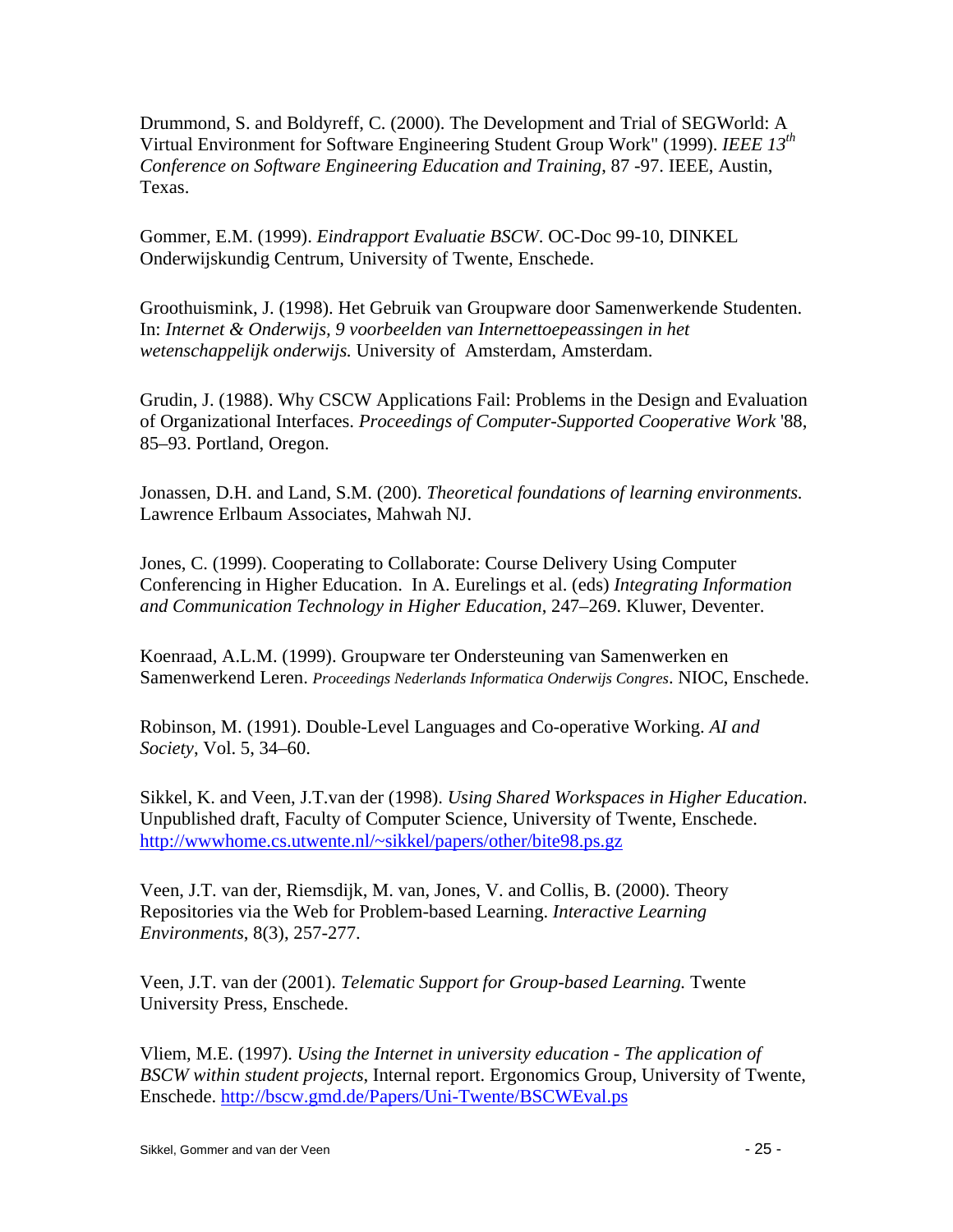Yin, R.K. (1994). *Case Study Research: Design and Methods*. Sage, London.

# **BIBLIOGRAPHICAL NOTES**

Klaas Sikkel is assistant professor in the Faculty of Computer Science at the University of Twente. His research interests include computer-supported cooperative work, with an emphasis on evolutionary implementation of groupware, and the use information and communication technology in higher education.

Lisa Gommer obtained a Master's Thesis in Educational Technology at the University of Twente. Currently she is educational designer at the Development Institute for Knowlegde, Education and Learning at the University of Twente.

Jan van der Veen is senior educational designer at the Development Institute for Knowledge, Education and Learning at the University of Twente. In April 2001 he obtained a Ph.D. on a thesis about telematic support for group-based learning.

### **Addresses for correspondence**:

Klaas Sikkel can be contacted at the Faculty of Computer Science, University of Twente, PO.Box 217, 7500 AE Enschede, the Netherlands. Tel: +31 53 489 4003; Email: sikkel@cs.utwente.nl.

Lisa Gommer and Jan van der Veen can be contacted at the DINKEL Institute, University of Twente, PO Box 217, 7500 AE Enschede, the Netherlands. Tel: +31 53 489 2050; Email: e.m.gommer@dinkel.utwente.nl and j.t.vanderveen@dinkel.utwente.nl.

# **APPENDIX**

Results of a questionnaire used in the evaluation of Case 1, the training course for teachers. (total: 14 respondents). This is a translation of the original questions in Dutch.

- 1. During the course, how often did you use BSCW?
	- ο more than one time a week (1)
	- ο approximately once a week (4)
	- ο approximately once every two weeks (5)
	- ο seldom (3)
	- $o$  never  $(1)$
- 2. From which location did you use BSCW in general?
	- ο at the university (12)
	- ο at home (2)
	- ο somewhere else, namely … (0)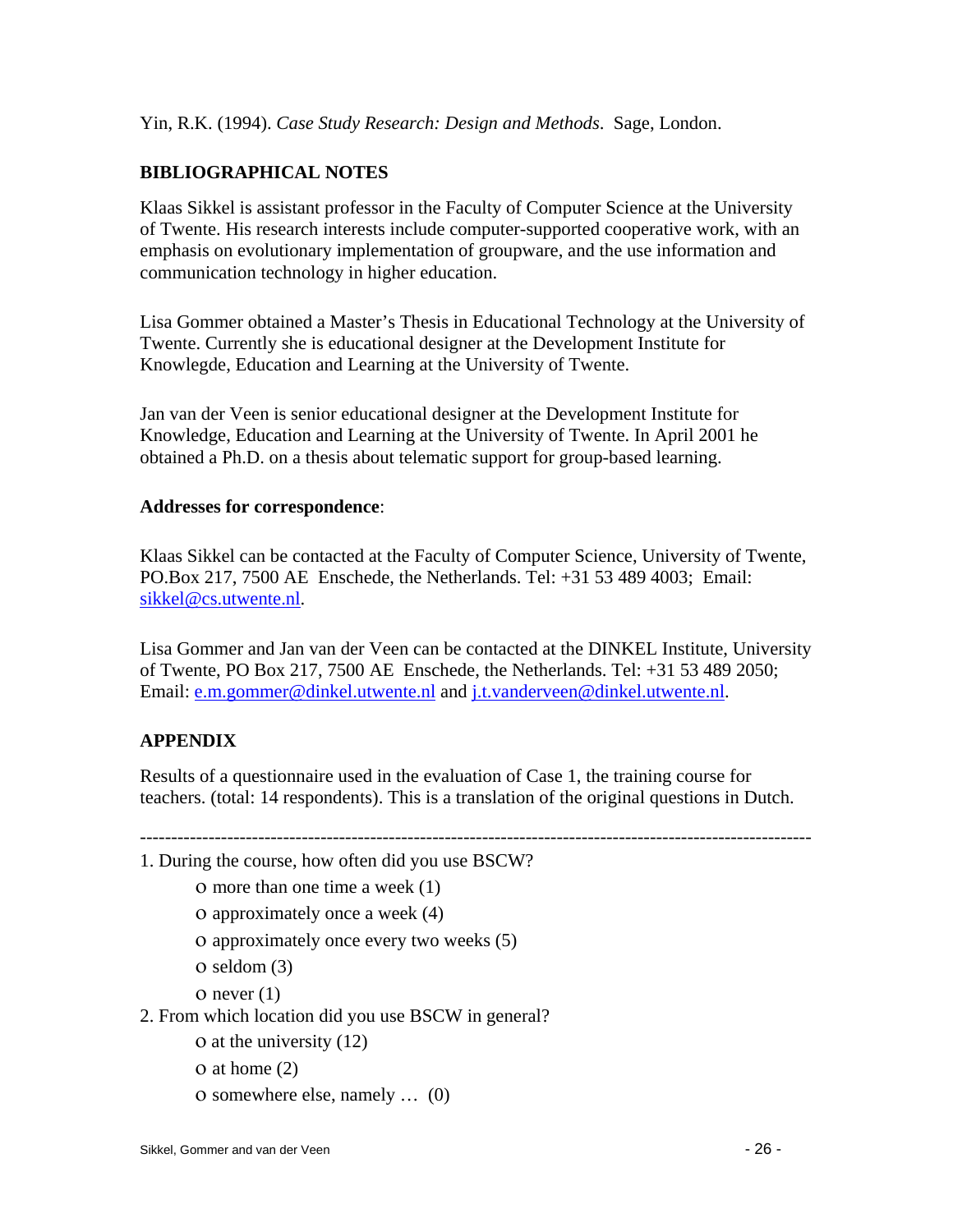3. While using BSCW, did you use the manual? Very often  $(0)$   $(2)$   $(1)$   $(2)$   $(8)$  never

4. BSCW has different functionalities. Please, indicate for every functionality, how often you used it.

a. Discussion Often  $(0) (0) (0) (6) (7)$  Never b. Reading documents (from course leaders or participants) Often  $(1) (2) (2) (5) (3)$  never c. Uploading documents (e.g. for assessment) Often (5) (6) (1) (1) (0) Never d. Collaborating (writing documents together) Often  $(0) (0) (0) (1) (12)$  Never e. Communication (placing and reading messages in BSCW) Often (0) (1) (4) (3) (5) Never 5. In your opinion, did BSCW add something to the course?

ο Yes (5)

ο A little (3)

ο Nothing (5)

6. Statement: Using BSCW is easy. (indicate to what extent you agree with this)

```
Strongly agree (6) (2) (1) (3) (1) Strongly disagree
```
7. As a result of this course, did you get ideas for implementing BSCW in you own course?

ο Yes (5 )

ο No (8)

8. Do you have any suggestions for improving the BSCW system or improving the use of BSCW in this course?

− *Faster login, less clicking* 

- − *A workspace needs a lot of maintainance work*
- − *There are too many options*
- − *The system has too many bells and whistles*
- − *Unclear what it ads to email communication*
- − *Screen lay-out could be improved*
- − *One should be able to sort documents in one's personal folder according to date of entrance*

**--------------------------------------------------------------------------------------------------------**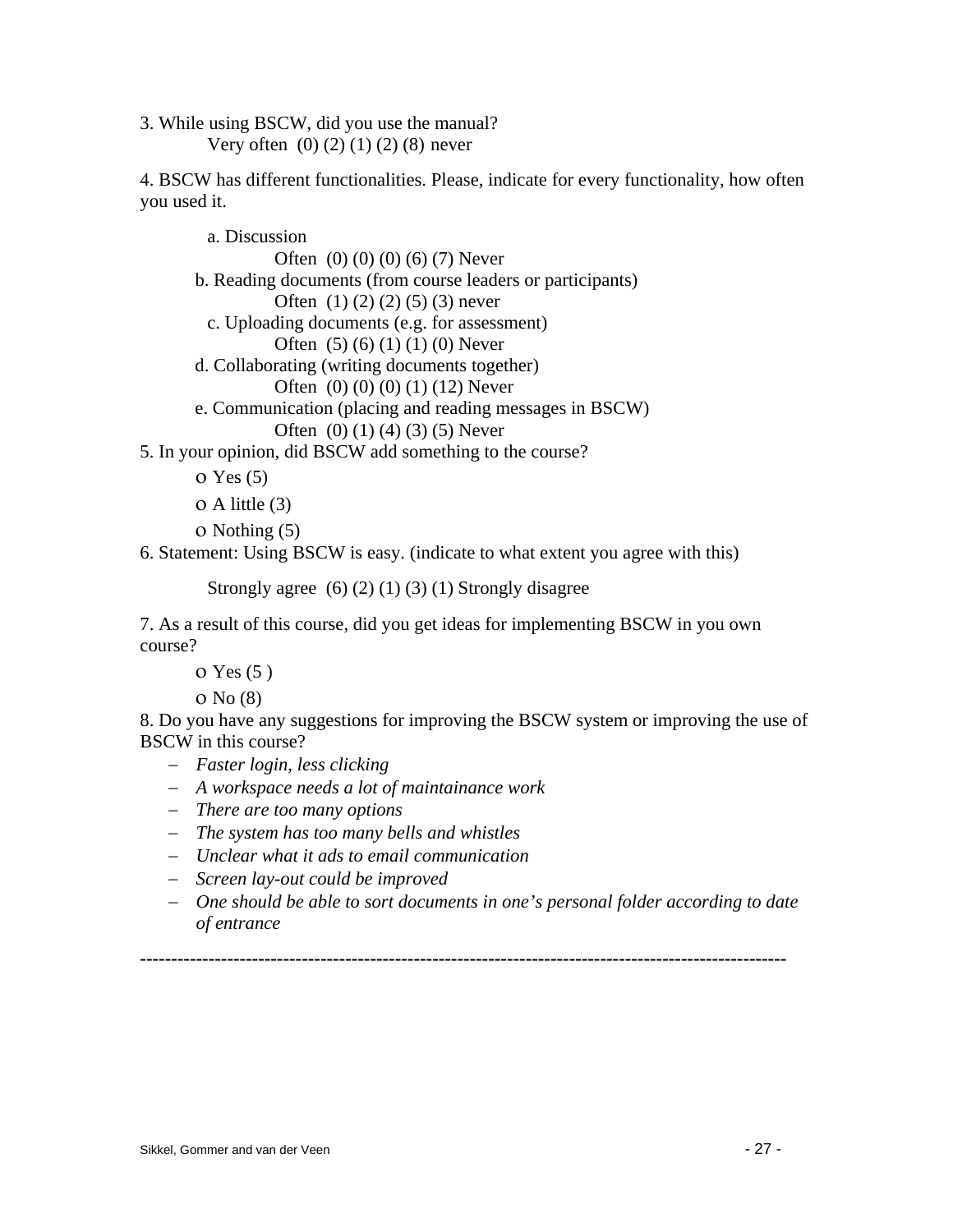# **LIST OF FIGURES AND TABLES**

Figure 1: A typical shared workspace folder Figure 2: The factors of the 4E Model Figure 3: The 4E model Table 1: A cross comparison of cases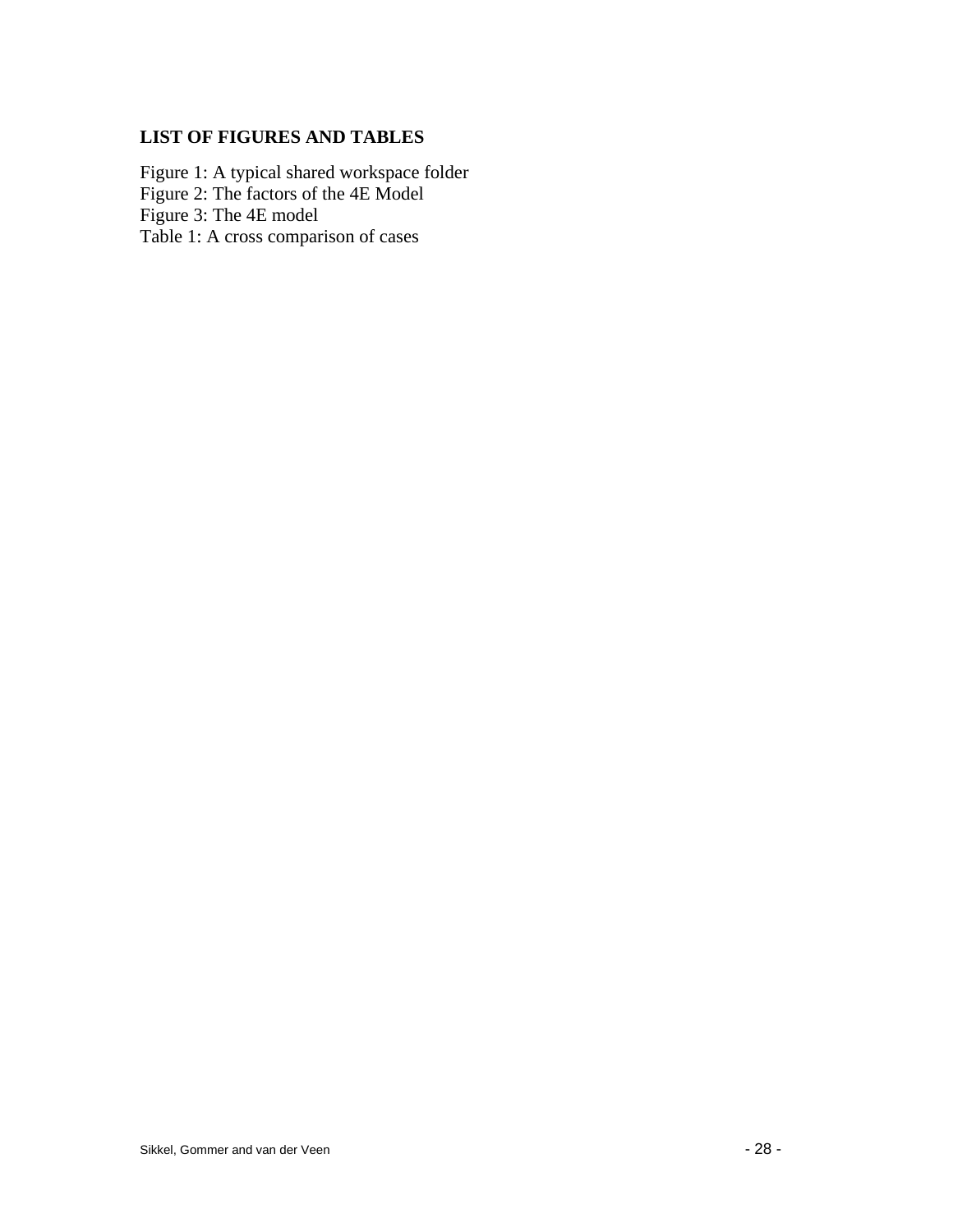|                                                                                                                                                                              | © GMD FIT                                                                                                                     |                                                                        |                | <b>ABOUT</b>           | HELP        |  |  |
|------------------------------------------------------------------------------------------------------------------------------------------------------------------------------|-------------------------------------------------------------------------------------------------------------------------------|------------------------------------------------------------------------|----------------|------------------------|-------------|--|--|
| <b>ADD MEMBER</b>                                                                                                                                                            | ADD DOC                                                                                                                       | <b>ADD FOLDER</b>                                                      | <b>ADD URL</b> | ADD MEETING DISCUSSION |             |  |  |
| <b>SEARCH</b>                                                                                                                                                                |                                                                                                                               |                                                                        |                |                        |             |  |  |
| <b>n</b> :sikkel / SCW'99 <sup>o</sup> / Werkstukken<br>i Viadesk als CSCW                                                                                                   |                                                                                                                               |                                                                        |                |                        |             |  |  |
|                                                                                                                                                                              |                                                                                                                               | Het project van Remco Nijland, Joost van Bruijnsvoort en Niels Wensink |                |                        |             |  |  |
| ▮▧◪◪◥◾◣                                                                                                                                                                      | <b>CATCH UP</b>                                                                                                               | <b>SEND</b>                                                            | <b>ARCHIVE</b> | <b>RATE</b>            | <b>COPY</b> |  |  |
|                                                                                                                                                                              | Sort: [By type] [By rating] [By name] [By date]                                                                               |                                                                        |                |                        |             |  |  |
| N<br>$\mathbf{i}$<br>Final version.doc [0.2] (joostvb) 1999-11-223 rating(s): good<br>[Modify] [Revise] [Set Lock] [Convert] [Add Note]<br>Definitieve verslag               |                                                                                                                               |                                                                        |                |                        |             |  |  |
| M<br>土                                                                                                                                                                       | Review Viacom door group h.doc (Auke) 1999-10-27<br>[Modify] [Replace] [Version] [Set Lock] [Convert] [Add Note]              |                                                                        |                |                        |             |  |  |
| M<br>$\vert i \vert$                                                                                                                                                         | Totaalverslag V3 (RemcoN) 1999-10-25<br>[Modify] [Replace] [Version] [Set Lock] [Convert] [Add Note]<br>De te reviewen versie |                                                                        |                |                        |             |  |  |
| $^{91}_{16}$<br>$\mathbf{i}$<br>011199 - Review 'Analyse Viadesk.com' door groep G.doc (verberne) 1999-11-02<br>[Modify] [Replace] [Version] [Set Lock] [Convert] [Add Note] |                                                                                                                               |                                                                        |                |                        |             |  |  |
| мı                                                                                                                                                                           | <b>CATCH UP</b>                                                                                                               | <b>SEND</b>                                                            | <b>ARCHIVE</b> | <b>RATE</b>            | <b>COPY</b> |  |  |
|                                                                                                                                                                              |                                                                                                                               |                                                                        |                |                        |             |  |  |
| $\mathbf{H}$                                                                                                                                                                 |                                                                                                                               | sikkel (Expert) [Edit Prefs]                                           |                |                        |             |  |  |
| <b>BSCW @1995-1999 GMD</b>                                                                                                                                                   |                                                                                                                               |                                                                        |                |                        |             |  |  |

**Figure 1: A typical shared workspace folder**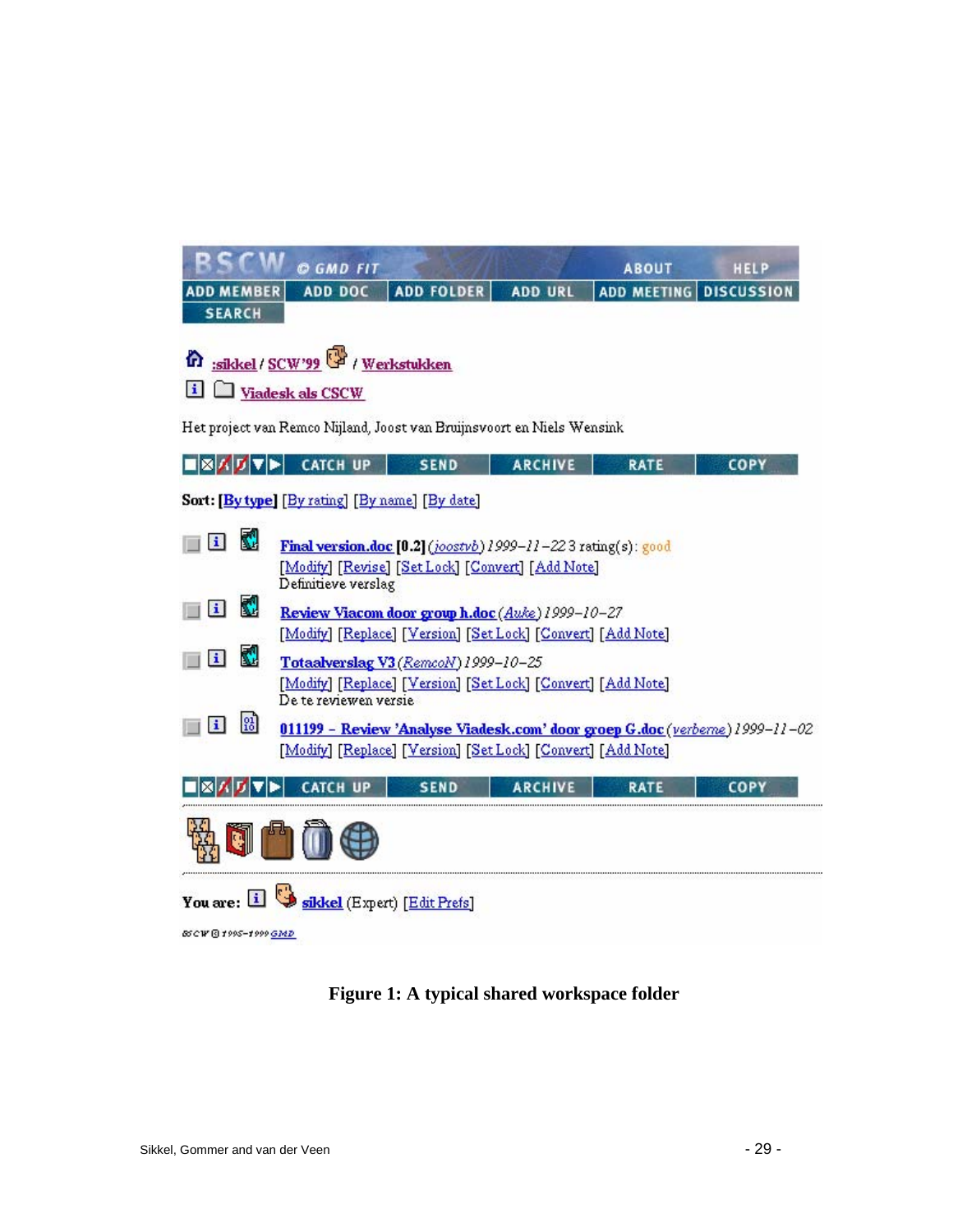| <b>Educational</b><br>effectiveness | The relevancy for educational tasks depends on whether or not some of<br>the group's problems have been solved. For instance bridging distances<br>between group members or overcoming the lack of opportunities to meet<br>each other face to face.<br>The users' perception will be influenced by the relative advantages one<br>gains from using BSCW compared to other modes of accomplishing<br>educational tasks. These other modes can be face to face meetings or<br>alternative telematic support options. |
|-------------------------------------|---------------------------------------------------------------------------------------------------------------------------------------------------------------------------------------------------------------------------------------------------------------------------------------------------------------------------------------------------------------------------------------------------------------------------------------------------------------------------------------------------------------------|
| Ease of use                         | Relevant "ease of use" tool characteristics include learnability, a friendly<br>user interface, and efficient ways of executing tasks that fit with usual<br>working habits. The perceived ease of use also depends on the user's<br>computer skills, prior experience with similar tools, convenient access to<br>networked computers, availability of support, and costs that come with<br>using the telematic service.                                                                                           |
| <b>Engagement</b>                   | Personal feelings related to use of telematics. Pioneers are known to<br>have a high personal engagement in willing to invest additional effort in<br>getting started and using telematic services for education. They also<br>perceive higher satisfaction with successful use. On the other side, a lack<br>of confidence in one's personal skills to handle ICT results in a negative<br>engagement.                                                                                                             |
| <b>Environment</b>                  | Environmental factors are external to the course. They include<br>organisational, social-cultural and technological factors such as the<br>attitude of individuals and of the organisation towards technology related<br>innovations for educational purposes; the readiness of the organisation to<br>offer telematic services and support in an accessible, reliable and<br>affordable way.                                                                                                                       |

|  |  |  |  | Figure 2: The factors of the 4E-model |
|--|--|--|--|---------------------------------------|
|--|--|--|--|---------------------------------------|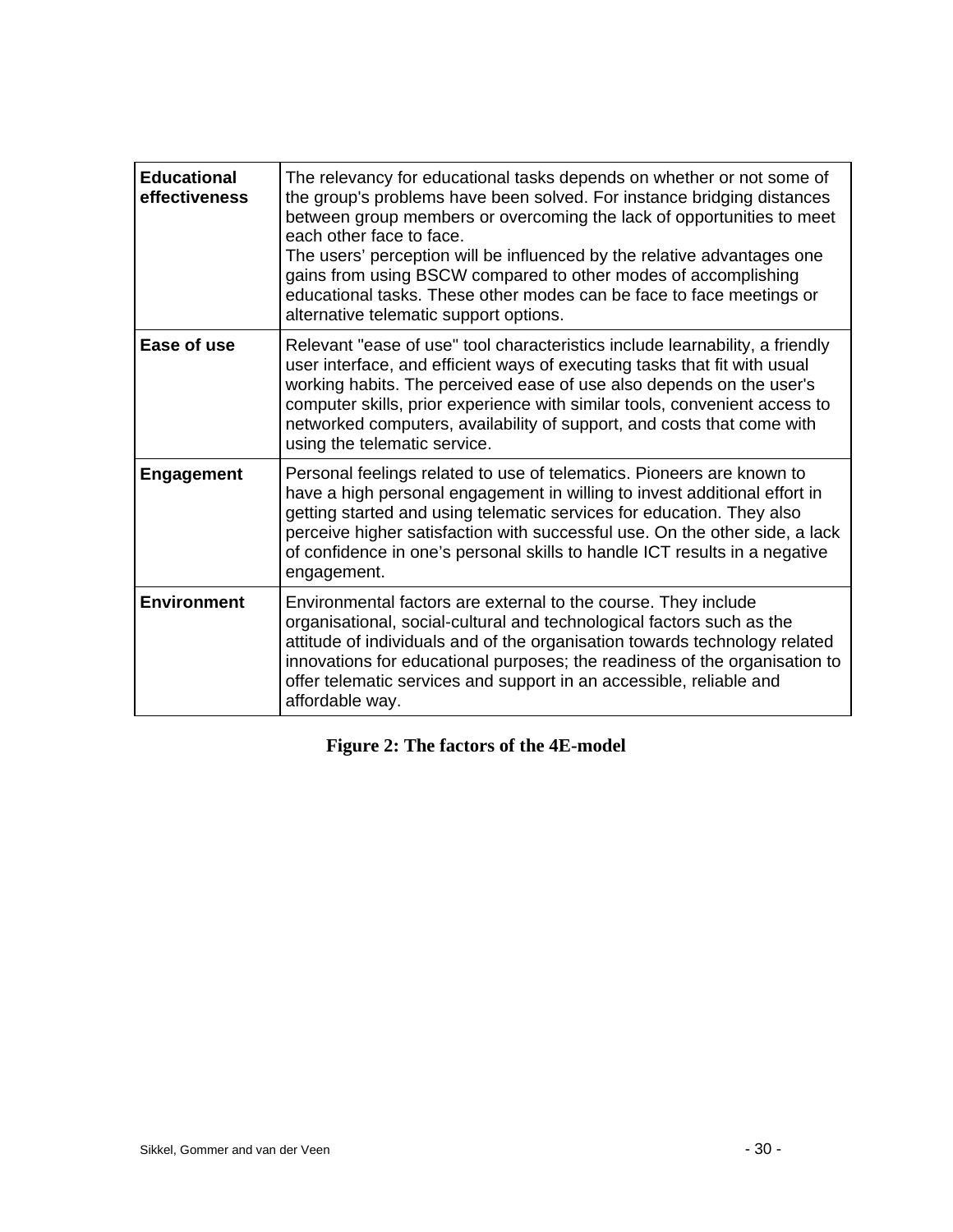

**Figure 3 The 4E model** (after Collis et al., 2001, p. 117)